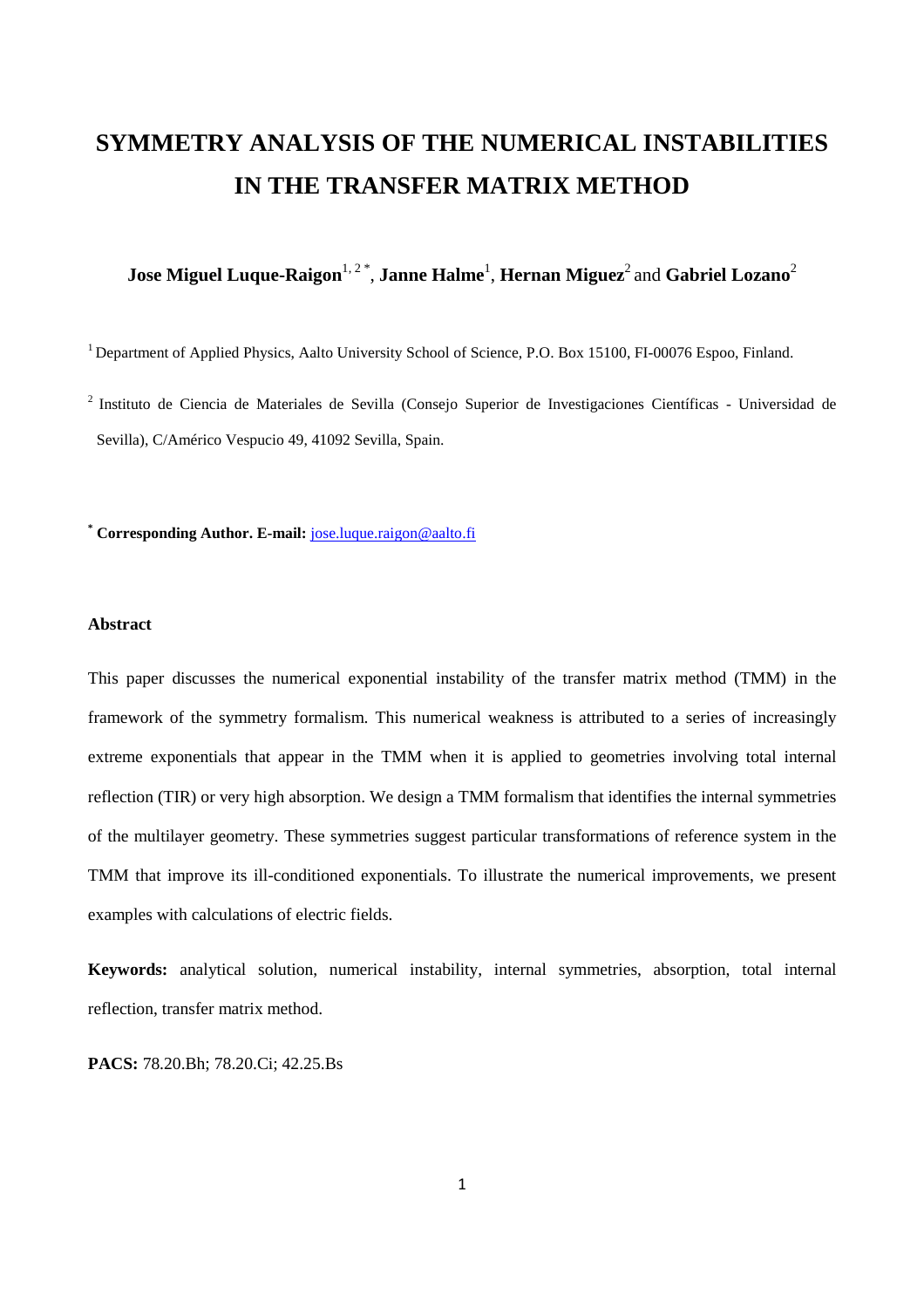## **1. Introduction**

The solution to the Maxwell´s equations associated with an interactive electromagnetic system can be reached with several mathematical methods that represent different approximations to the same solution. Yet, one method can be better than the other in terms of analytical structure, numerical stability and computer time. These differences are fundamental for obtaining efficient calculations in cases that are particularly susceptible to numerical errors [1, 2].

The Transfer Matrix Method (TMM) is one of the most frequently used methods to understand the propagation of electromagnetic waves in one-dimensional multilayer structure. It is a very simple, accurate and fast method where a dielectric multilayer structure is decomposed to more easily solvable finite parts. TMM is a propagation method in the sense that it takes into account the transfer functions for one position to obtain the transfer function in other position of the structure. This procedure is iteratively repeated until all the different points of the structure are connected in a specific form, which is represented by the solution. However, the propagation of the electromagnetic waves in a multilayer is not one-directional because in each interface where refractive index changes, there is not only transmission but also reflection. Therefore, the set of interfaces generates multiple reflections along the structure which generates both forward and backward exponential waves in each layer (see chap. 3, ref. [3]). In this sense, the propagation in each point of the onedimensional multilayer is the result of an interference process between transmitted and reflected waves which come from the whole structure.

The well known issue of the TMM is that it can show numerical instabilities under certain extreme conditions concerning to the forward decreasing and backward increasing exponential waves. These exponential instabilities arise from the inversion of the propagation matrices appearing in the TMM. The numerical instabilities can be classified by the particular parameter in the exponential waves which generates them: *a*) instability associated with evanescent fields related to total internal reflection (TIR) [1], which comes from the imaginary component of the angle, and *b)* instability associated with attenuated fields due to absorption in layers that have high thickness/wavelength ratio [2], which comes from the imaginary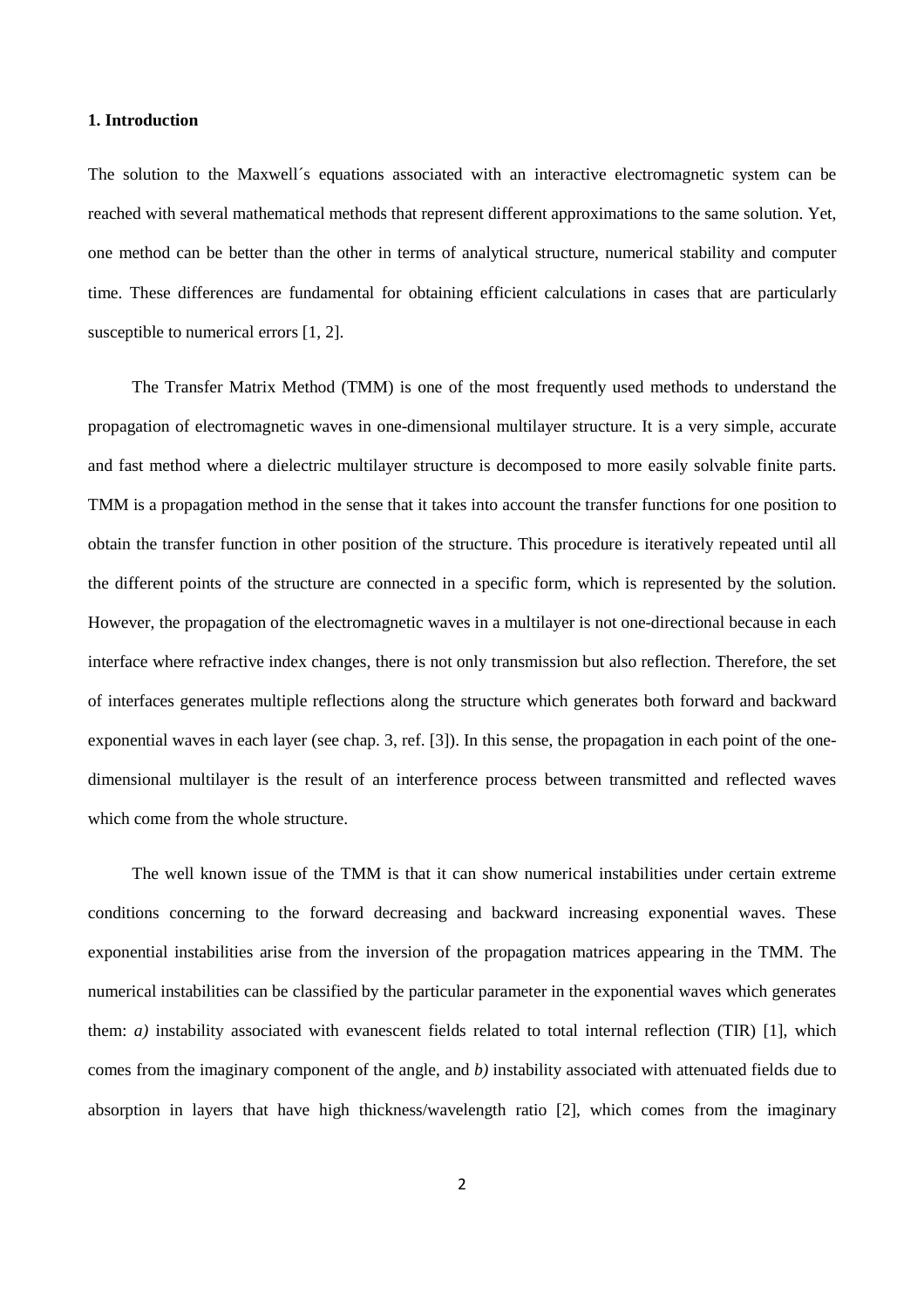component of the refractive index. The combination of these two contributions increases the chance and level of instability [1].

From the numerical point of view, the origin of these instabilities is the accumulation of scales (scalar real numbers with an absolute value higher than one) associated with two exponential terms in the TMM: one related to the forward propagation – a decreasing exponential term – and other related to the backward propagation – an increasing exponential term. These two different orders of magnitude in the TMM can produce round off inaccuracy in the calculations due to limited arithmetic precision of the computer. When calculations exceed the arithmetic precision an underflow instability occurs due to very small numbers and an overflow instability due to very large numbers [4].

To improve the numerical behaviour of the TMM, more stable methods have been developed, like TMM algorithms that use normalization and factorization of transfer matrix to avoid the instabilities from the exponentials terms [1]. There are also methods that expand the interaction problem in a non-exponential basis to avoid the problem [5]. One important method is the Scattering Matrix Method (SMM) [2, 5] which resolves the exponential instabilities by separating the forward-decreasing and backward-increasing exponentials and, as a consequence, shows a far greater region of stability than the usual TMM [6]. The *S*matrix recursive algorithm is a SMM where exponential overflow is avoided by simply deleting the increasing exponential terms from the analytical solution [2]. Some relatively recent methods have successfully improved the TMM stability, like the enhanced transmittance matrix approach [1] and an analytically modified 2x2 TMM [7]. Numerical methods for particular cases of 1- and 2-dimensional photonic crystals (periodic structures) at different specific conditions have been developed by different groups [8-11].

This paper aims to clarify the theoretical foundation that allows obtaining equivalent solutions of the Maxwell´s equations with TMM by means of reference system transformations in one dimension. We identify the internal symmetry of the TMM as a subjacent symmetry that arises from the electromagnetic homogeneity-isotropy inside each domain of the structure. This internal symmetry induces different TMMs configurations: those considering internal symmetry and those that do not consider it. The aim of the paper is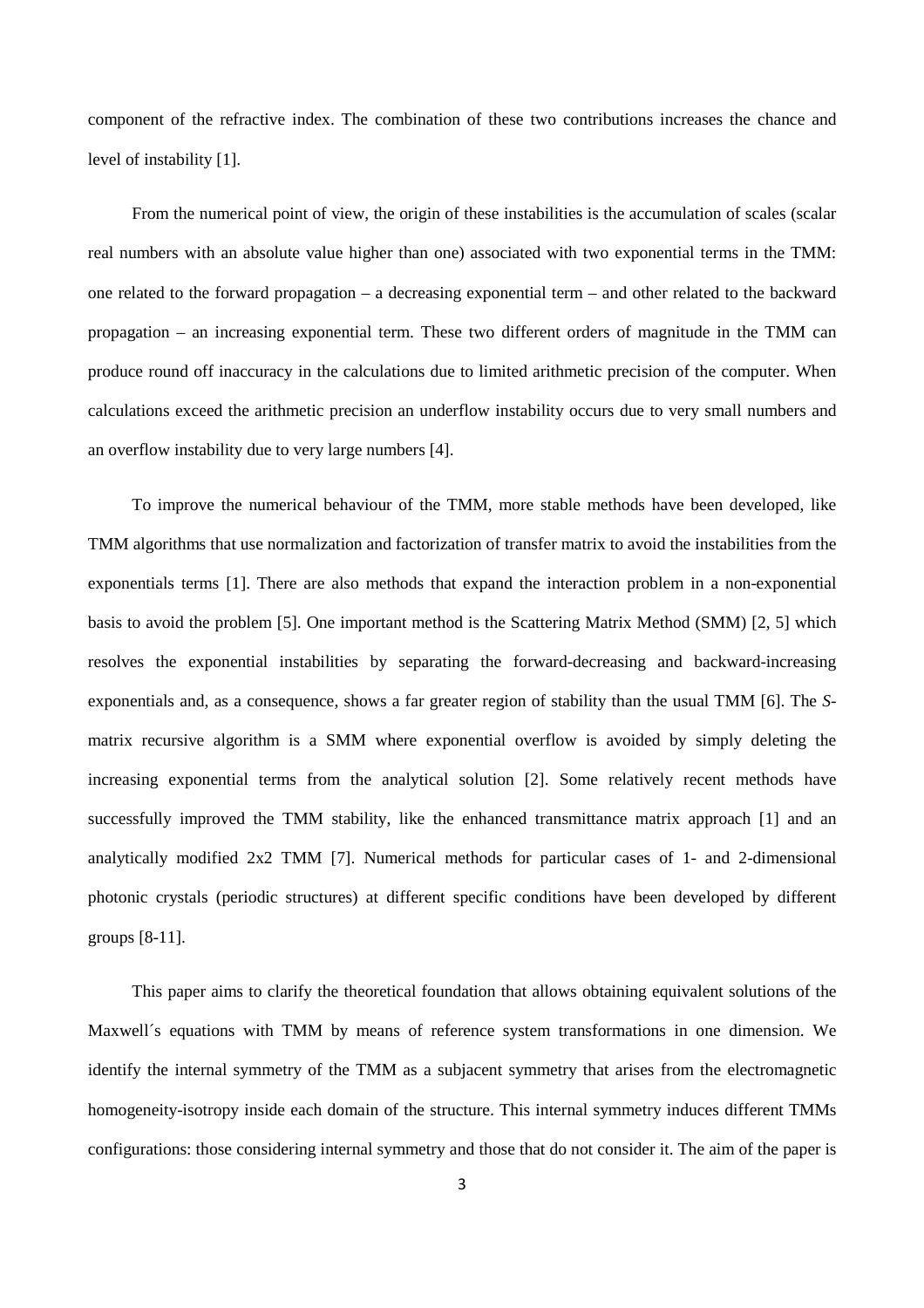to demonstrate theoretically how the solutions that consider the internal symmetries of the TMM improve the numerical stability and provide a simpler analytical structure than solutions that do not consider these symmetries. The numerical improvements are illustrated through simulations of a total internal reflection (TIR) multilayer that works either with an optically thin or a thick layer. The main contribution of this paper is that an improved TMM solution, which has been proposed in the literature [12] is explained here in detail through a novel symmetry based insight.

#### **2. Theoretical development**

Classical propagation and interaction of electromagnetic waves with a physical medium is described by the Maxwell´s equations with a set of boundary conditions defined by the geometry of the interaction system. The interaction system consists of a finite non-periodic one-dimensional dielectric stack, called hereafter multilayer, the external media surrounding the multilayer, and the electromagnetic waves interacting with the former. The multilayer is infinitely extended through the *x* -axis and stratified along the *y* -axis direction in *n* layers, which are indexed as  $j = 1, 2, ..., n$  (see Fig. 1). Each *j* layer is characterized by the thickness  $d_j$ , the complex electric permittivity  $\tilde{\mathcal{E}}_j = \tilde{\mathcal{E}}_j(\omega)$  and the complex magnetic permeability  $\tilde{\mu}_j = \tilde{\mu}_j(\omega)$ . The *n* layers are sandwiched between two semi-infinite non-absorptive external media, indexed as  $j = 0, n + 1$ , and characterized by the electromagnetic properties  $\tilde{\varepsilon}_0 = \tilde{\varepsilon}_0(\omega)$ ,  $\tilde{\mu}_0 = \tilde{\mu}_0(\omega)$  for the incoming propagation medium, and  $\tilde{\mathcal{E}}_{n+1} = \tilde{\mathcal{E}}_{n+1}(\omega)$ ,  $\tilde{\mu}_{n+1} = \tilde{\mu}_{n+1}(\omega)$  for the outgoing propagation medium (see Fig. 1). The electromagnetic properties of the domains, i.e. the layers and the external media, are given by complex frequency-dependent scalar refractive indices  $\tilde{n}_j^2(\omega) = \tilde{\mathcal{E}}_j(\omega)\tilde{\mu}_j(\omega)$ , the real part of which describes dispersion and the imaginary part absorption. The electromagnetic properties define each domain in a homogeneous, isotropic and linear manner. The homogeneity and isotropy indicate that electromagnetic properties are scalar numbers, i.e. invariant under translations and rotations inside each domain. The linearity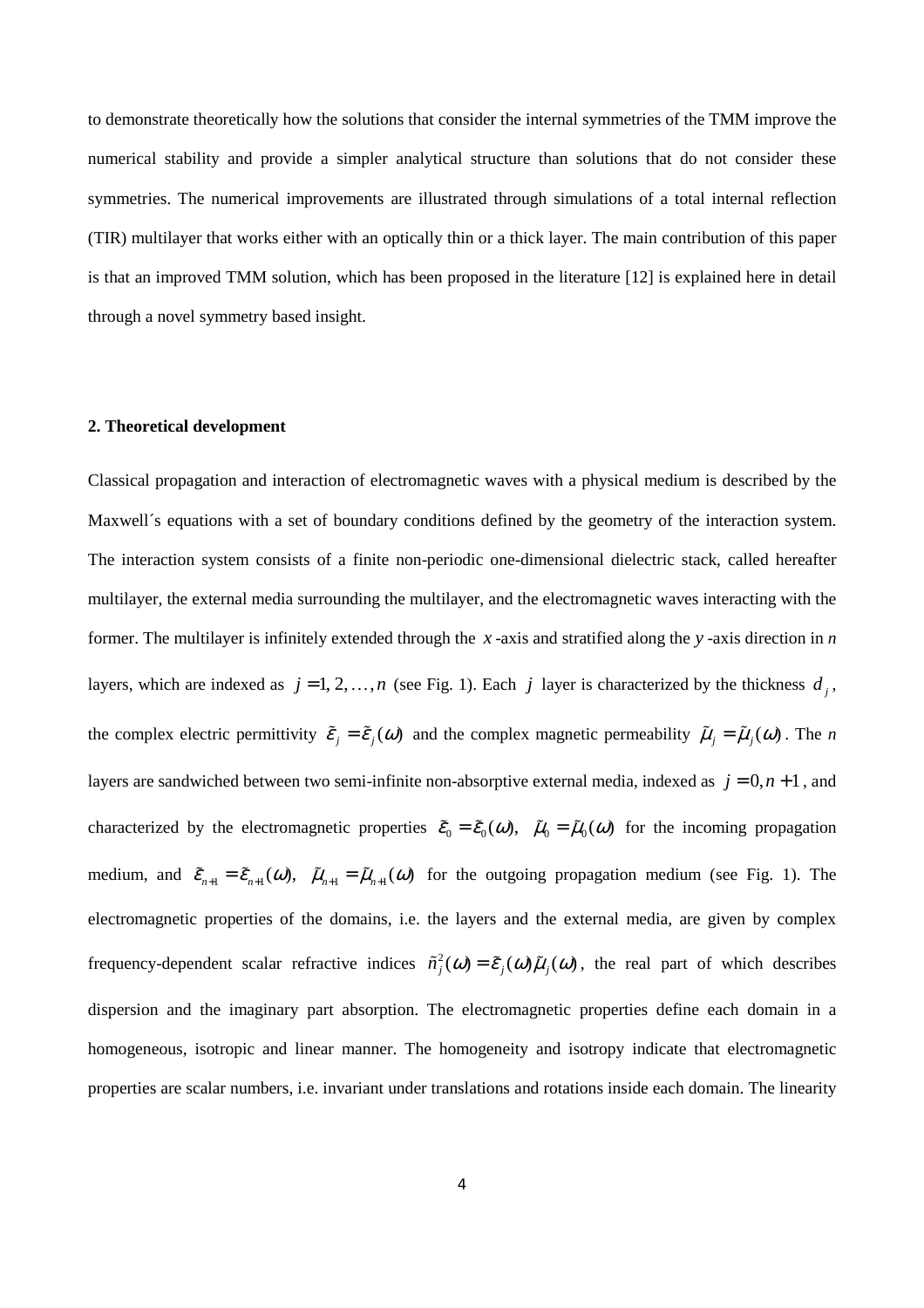of each domain allows using matrix methods to characterize the interaction system, like the Transfer Matrix Method (TMM).

The complex electromagnetic fields  $\tilde{\mathbf{E}}_j(\mathbf{r})$ ,  $\tilde{\mathbf{H}}_j(\mathbf{r})$  are described in a vectorial form using the framework of the classical electrodynamics. The complex angle  $\tilde{\theta}_j$  between the complex wavevector direction  $\tilde{\mathbf{k}}_j$  and the stratified unitary direction vector  $\hat{\mathbf{y}}$  of the multilayer is taken into account as a variable; therefore,  $\tilde{\beta}_j$ ,  $\tilde{\alpha}$  are the complex wavevector projections along *y*- axis and *x*- axis respectively, which are given by

$$
\tilde{\mathbf{k}}_{j} = \tilde{\beta}_{j}\hat{\mathbf{y}} + \tilde{\alpha}\hat{\mathbf{x}} \equiv \frac{\omega}{c}\tilde{n}_{j}(\omega)\{\cos(\tilde{\theta}_{j})\hat{\mathbf{y}} + \sin(\tilde{\theta}_{j})\hat{\mathbf{x}}\} \equiv \frac{2\pi}{\lambda}\tilde{n}_{j}(\lambda)\{\cos(\tilde{\theta}_{j})\hat{\mathbf{y}} + \sin(\tilde{\theta}_{j})\hat{\mathbf{x}}\}
$$
(1)

where  $j = 0, 1, \ldots, n, n + 1$  (see Fig. 2). The Maxwell's equations are defined without free charges inside the multilayer and their solution is considered in a time-independent approximation by using harmonic stationary modes. Furthermore, a positive convention for the field time-phase is considered, which gives the solution as

$$
\tilde{\mathbf{E}}_{j}(\mathbf{r},t) = \tilde{\mathbf{E}}_{j}(\mathbf{r})e^{i\omega t}; \qquad \tilde{\mathbf{H}}_{j}(\mathbf{r},t) = \tilde{\mathbf{H}}_{j}(\mathbf{r})e^{i\omega t}
$$
\n(2)

for the electric field  $\tilde{\mathbf{E}}_j(\mathbf{r},t)$  and magnetic field  $\tilde{\mathbf{H}}_j(\mathbf{r},t)$ . Furthermore, following the standard convention, the field vectors are expressed in the basis of two vector components corresponding to the two polarization modes: *s*-polarization or transversal electric mode TE, and *p*-polarization or transversal magnetic mode TM (see Fig. 2). These polarization components are represented by  $\{\tilde{\mathbf{E}}_j^s(\mathbf{r}), \tilde{\mathbf{H}}_j^s(\mathbf{r}); \tilde{\mathbf{k}}_j\}$  and  $\{\tilde{\mathbf{E}}_j^p(\mathbf{r}), \tilde{\mathbf{H}}_j^p(\mathbf{r}); \tilde{\mathbf{k}}_j\}$ , where each components are completely built up from the Maxwell's equations together with the electric fields associated to each mode  $\tilde{\mathbf{E}}_j^s(\mathbf{r})$ ,  $\tilde{\mathbf{E}}_j^p(\mathbf{r})$  (see chap. 3, ref. [3]).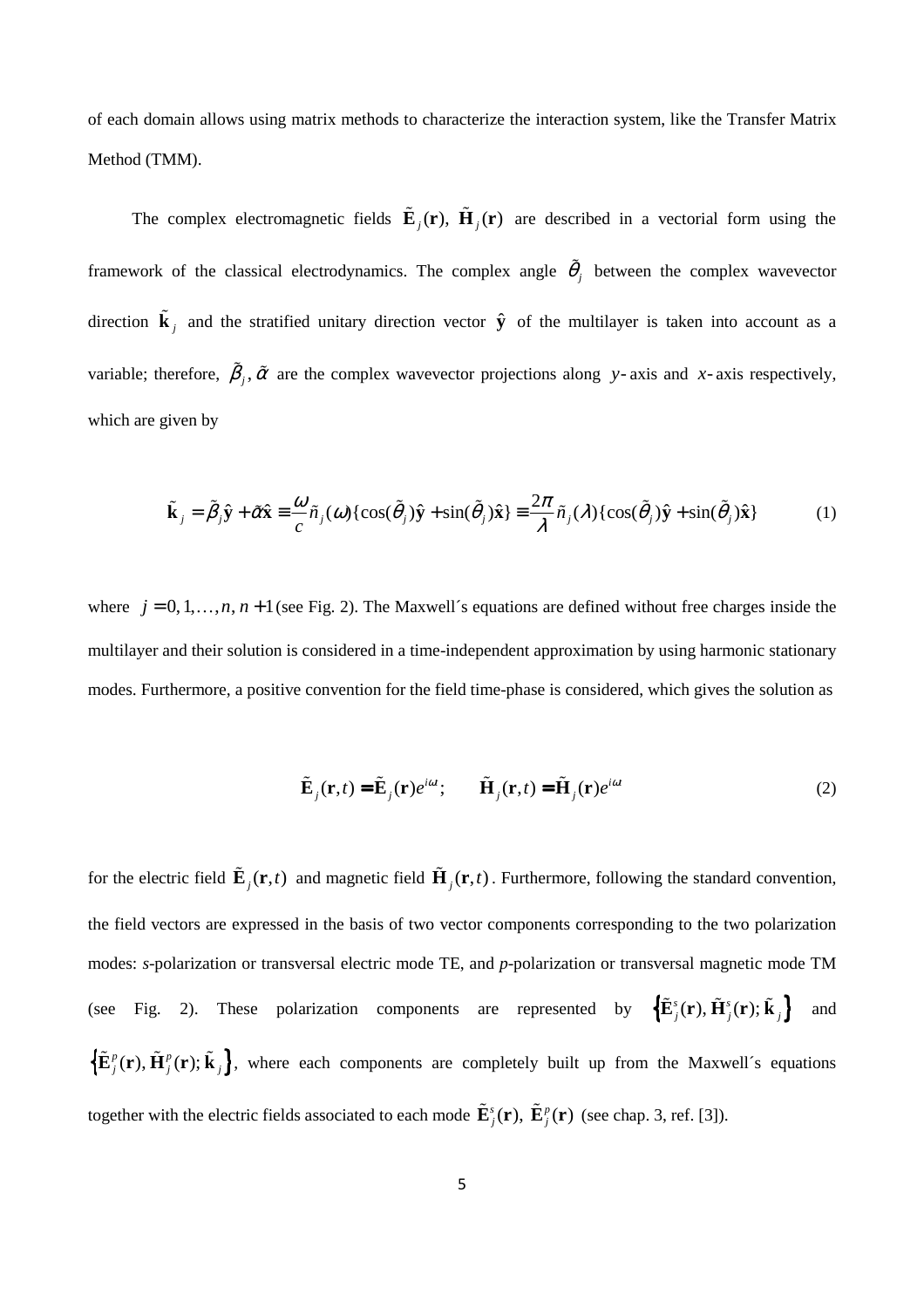In the following three sections we develop the theoretical analysis of the TMM symmetry. First, we summarize the solutions that do not consider these symmetries, but written in a new TMM formalism more adequate to detect the internal symmetries of the multilayer geometry. Second, we discuss the origin of the numerical instabilities in TMM in the framework of these solutions. Third, we show how transformations of reference system considering (preserving) the symmetries improve the numerical stability and simplify the analytical solution.

#### **3. Solutions that do not consider the internal symmetries of the TMM**

In this section we define a new formalism adequate for analyzing in detail the geometrical structure of the TMM by introducing a new concept: the partial propagation matrix. This matrix differs from the propagation matrix that appears in the literature [12], in the sense that the propagation matrix is defined for a complete domain, whereas the partial propagation matrix is defined associated to one part of the domain, namely the part between the origin of that domain and a point inside the same domain. Therefore, the geometrical spatial structure of the TMM is characterized by a reference system with its origin. Each point of the multilayer is described in this reference system by associating a partial propagation matrix to this point. This new matrix concept allows understanding the TMM iteration at the point-by-point level. Hence, the partial propagation matrix in one point is obtained from the partial propagation matrix in any other point by iterations that are propagated in a continuous or discrete form. In this work, we use this matrix assignment to develop a solution in the case of a one-dimensional structure, in order to provide a clear representation of the symmetry method.

The solutions of the Maxwell´s equation that do not consider the internal symmetries of TMM, are associated to a single arbitrary reference system  $\{y; y_0\}$  along y-axis and an arbitrary origin  $y = y_0$  for all the domains (see Fig. 3). These solutions are expressed in the new formalism by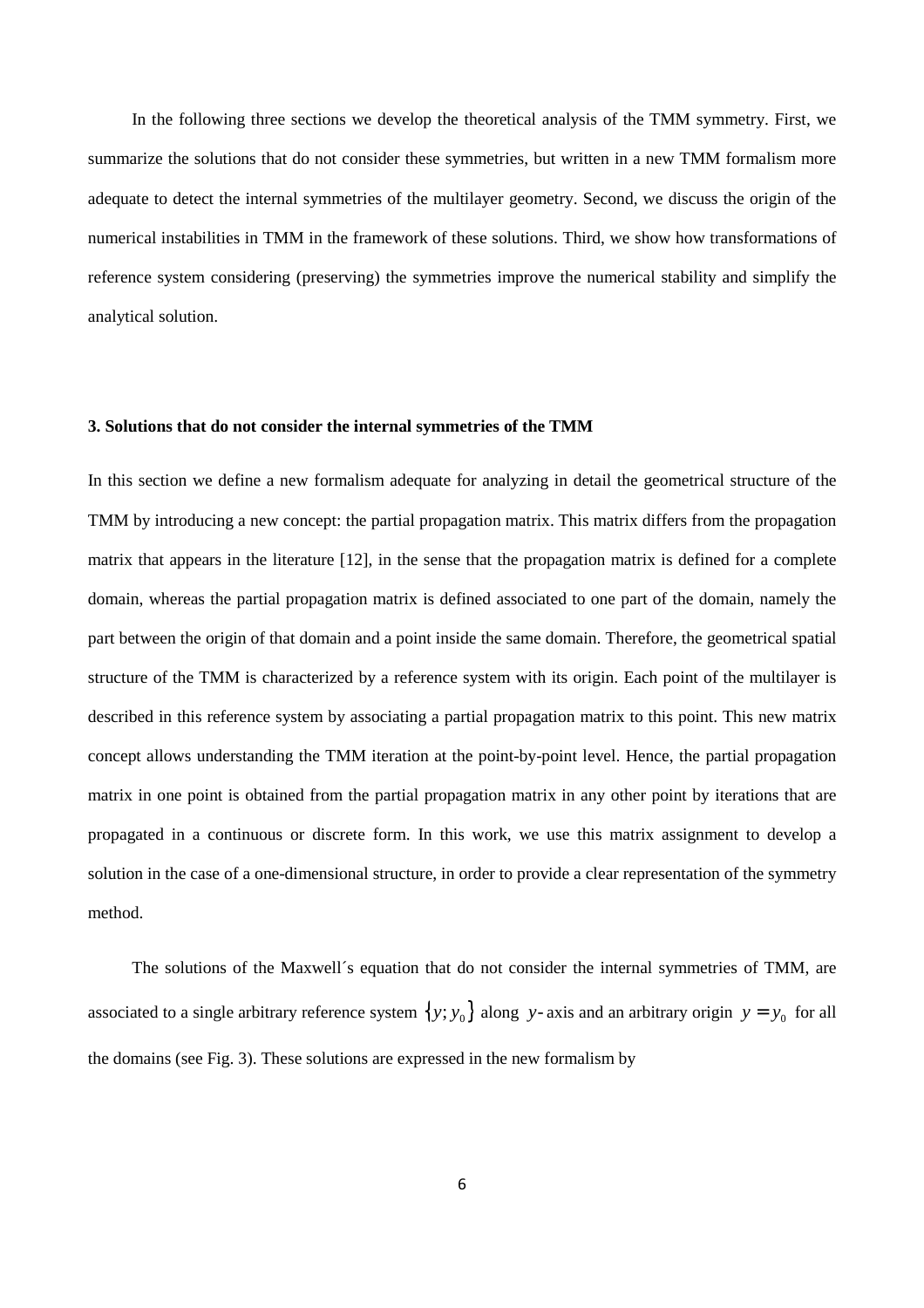( ) ( ) ( ) ( ) 0 0 0 0 0 0 0 0 ( ) ( ) 1 0 0 0 0 0 ( ) ( ) 1 1 ´ = 1 1 ( ) ´ with y ( , ) -region; ( ,+ ) ´ ´ = 1 1 ( ) E( ) *j j i y y i y y i x i x y y i y y i y y i x j j j y y e E e e e E y 0 x x E e E e e* β β <sup>α</sup> <sup>α</sup> β β <sup>α</sup> **P P r** % % %% % % %% % % % % % − − + − − − − − − − + − − − − − + − − <sup>+</sup> ∈ −∞ ≡ ∈ ∞ + = ( ) 1 0 0 1 0 ( ) 1 1 1 1 ´ ´ with y ( , ) -region; ( ,+ ) ´ ´ = 1 1 ( ) 0 *n j i x j j j i y y i x n i x n n y y E e E y y j x x E E e e e* α <sup>β</sup> <sup>α</sup> <sup>α</sup> **P** %% % % % % % <sup>+</sup> + − − − + + − − − − − + + + − ∈ ≡ ∈ ∞ 0 0 0 0 ( ) ( ) with y ( , ) -region; ( ,+ ) *j n i y y i y y y (n +1) x x* β β % % − − ∈ +∞ ≡ ∈ ∞ 

where 
$$
(\mathbf{P}_0)_{y=y_0} \equiv \begin{pmatrix} e^{i\vec{\beta}_0(y-y_0)} & 0 \\ 0 & e^{-i\vec{\beta}_0(y-y_0)} \end{pmatrix}
$$
;  $(\mathbf{P}_j)_{(y-y_0)} \equiv \begin{pmatrix} e^{i\beta_j(y-y_0)} & 0 \\ 0 & e^{-i\vec{\beta}_j(y-y_0)} \end{pmatrix}$  (3)

where  $j = 1, \ldots, n$ . The multiple reflection in each layer are taken into account through the forward and backward wave amplitudes  $\tilde{E}^{\prime\dagger}_{j}$  and  $\tilde{E}^{\prime\dagger}_{j}$  respectively. The semi-infinite external media satisfy conditions  $y_{-1} = -\infty$ ;  $y_{n+1} = +\infty$ , as well as  $\tilde{E}_{n+1}^{-} = 0$ , which means that there are no reflected waves in the outgoing medium, and  $\tilde{E}_{0}^{A} = 1$ , which means that all the incident waves are normalized to unity. We have defined in (3) the partial propagation matrices  $(\mathbf{P}_j)_{y=y_0}$ , where  $j=0,1,\ldots,n$ , that characterize the electromagnetic behaviour in the y-point of the *j*-domain with respect to the origin  $y_0$ . Note that each solution (3) has a reference system  $\{y; y_0\}$  characterized with the same origin  $y_0$  for all the domains (Fig. 3).

The field amplitudes  $\tilde{E}'^{\dagger}_{j}$ ,  $\tilde{E}'^{-}_{j}$  in (3) are obtained from the initial field amplitudes  $\tilde{E}'^{-}_{n+1} = 0$ and  $E_{0}^{+}=1$  by means of a recursive rule that links them between neighboring domains via the interface boundary conditions. These boundary conditions are equivalent to the integral form of Maxwell´s equations at all the interfaces  $y = y_j$ , where  $j = 0, 1, ..., n-1, n$ . The boundary conditions establish a connection for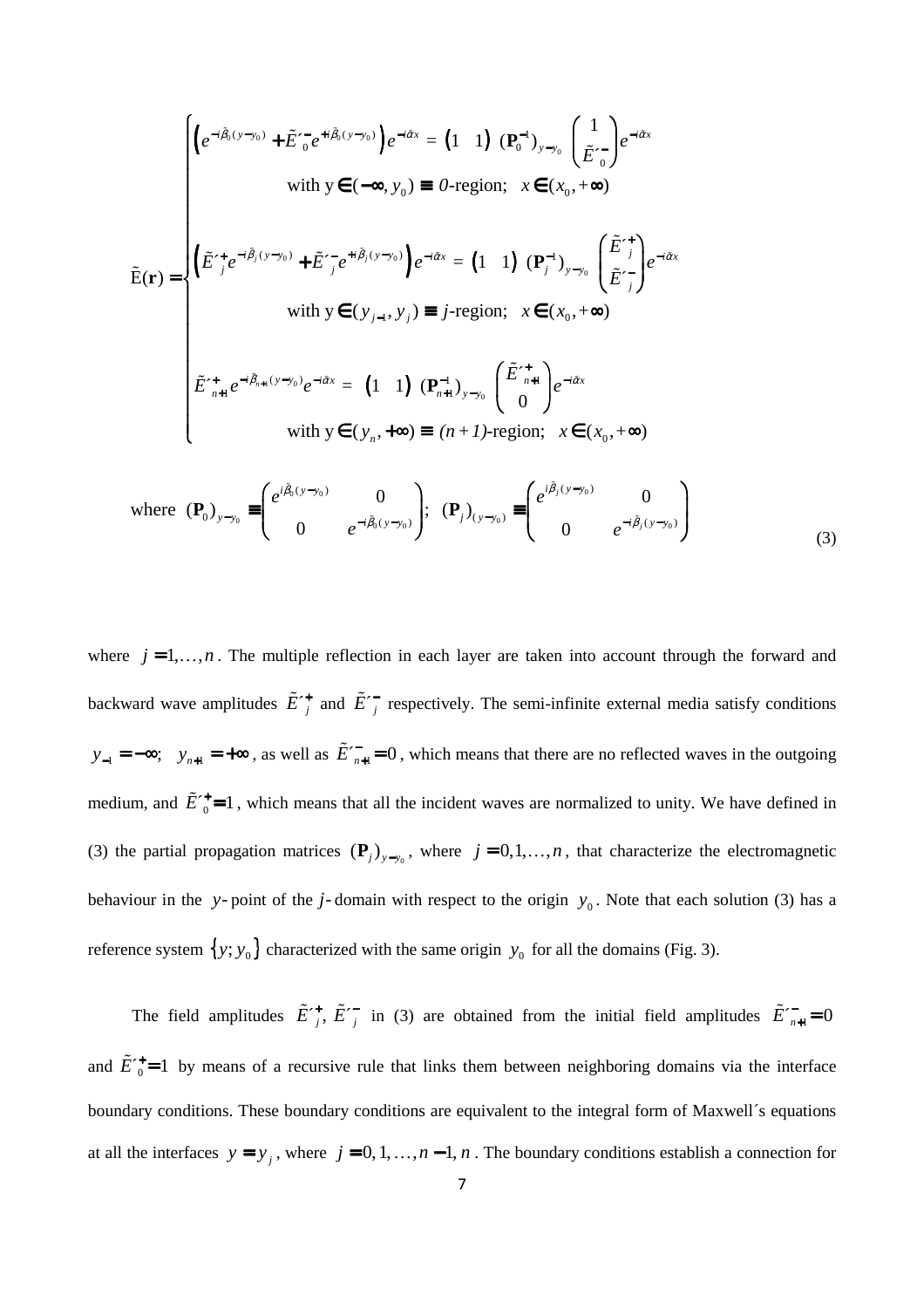the field amplitudes associated to consecutive domains just at the interface between both. When those relations are recursively iterated from the initial conditions  $E_{n+1}^{\prime}=0$  and  $E_{0}^{\prime}=1$ , then all the rest of the field amplitudes  $E^*$ ,  $E^-$  *i* are obtained. The recursive method is called the Transfer Matrix Method (TMM), and it can be propagated in the increasing or decreasing index-direction. The recursive rules that characterizes the propagation of the TMM in the increasing index-direction, are given by

$$
\left(\mathbf{P}_{j}\right)_{y_{0}}\begin{pmatrix}\tilde{E}^{+}\\j\\ \tilde{E}^{-}\\j\end{pmatrix}=\begin{bmatrix}\left(\mathbf{P}_{j}\right)_{y_{j-1}}\mathbf{D}_{j}^{-1}\mathbf{D}_{j-1}\left(\mathbf{P}_{j-1}\right)_{y_{j-1}}^{-1}\end{bmatrix}\left(\mathbf{P}_{j-1}\right)_{y_{0}}\begin{pmatrix}\tilde{E}^{+}\\j\\ \tilde{E}^{-}\\j\end{pmatrix}
$$
\nwhere\n
$$
\left(\mathbf{P}_{j}\right)_{y_{k}}\equiv\begin{pmatrix}e^{i\tilde{\beta}_{j}y_{k}}&0\\0&e^{-i\tilde{\beta}_{j}y_{k}}\end{pmatrix};\n\mathbf{D}_{j} \equiv\begin{cases}\n\begin{pmatrix}\n1&1\\ \tilde{n}_{j}\cos(\tilde{\theta}_{j}) & -\tilde{n}_{j}\cos(\tilde{\theta}_{j})\n\end{pmatrix} & s-\text{polarization} \\
\begin{pmatrix}\cos(\tilde{\theta}_{j}) & \cos(\tilde{\theta}_{j})\\ \tilde{n}_{j} & -\tilde{n}_{j}\end{pmatrix} & p-\text{polarization}\n\end{cases}
$$
\n(4)

with  $j = 1, ..., n + 1$ , and reference system origin in  $y_0$  for all the regions

where the forward and backward wave propagation along the multilayer is factored in two kind of matrices: the dynamical matrices and the propagation matrices. The dynamical matrices  $\mathbf{D}_j$  and  $\mathbf{D}_{j-1}$  are associated to the transformation of field amplitudes across the interface  $j-1$ , that is between domains  $j-1$  and  $j$ , by the operator  $\mathbf{D}_j^{-1} \mathbf{D}_{j-1}$ <sub>−1</sub>. The TMM (4) has the components  $(\mathbf{P}_{j-1})_{y_{j-1}} (\mathbf{P}_{j-1})_{y_0}^{-1} \equiv (\mathbf{P}_{j-1})_{y_{j-1} - y_0}$  $(\mathbf{P}_{j-1})_{y_{j-1}} (\mathbf{P}_{j-1})_{y_0}^{-1} \equiv (\mathbf{P}_{j-1})_{y_{j-1} - y_0}$  that correspond to partial propagation matrices at the point  $y_{j-1}$  of  $(j-1)$ -domain, with respect to a common external origin  $y = y_0$  (Fig. 3). The dynamical matrices for each interface separate the wave propagation in *s*-polarization and *p*-polarization waves, as described in equation (4). Therefore, it is necessary to introduce the notation  $\tilde{E}'^{s+}, \tilde{E}'^{p+}$  for the complex field amplitudes of the *s* and *p* modes in the forward propagating wave, and  $\tilde{E}'^{\tilde{s}^-}$ ,  $\tilde{E}'^{\tilde{p}^-}$  for the complex field amplitudes of the *s* and *p* modes in the backward propagating wave. Note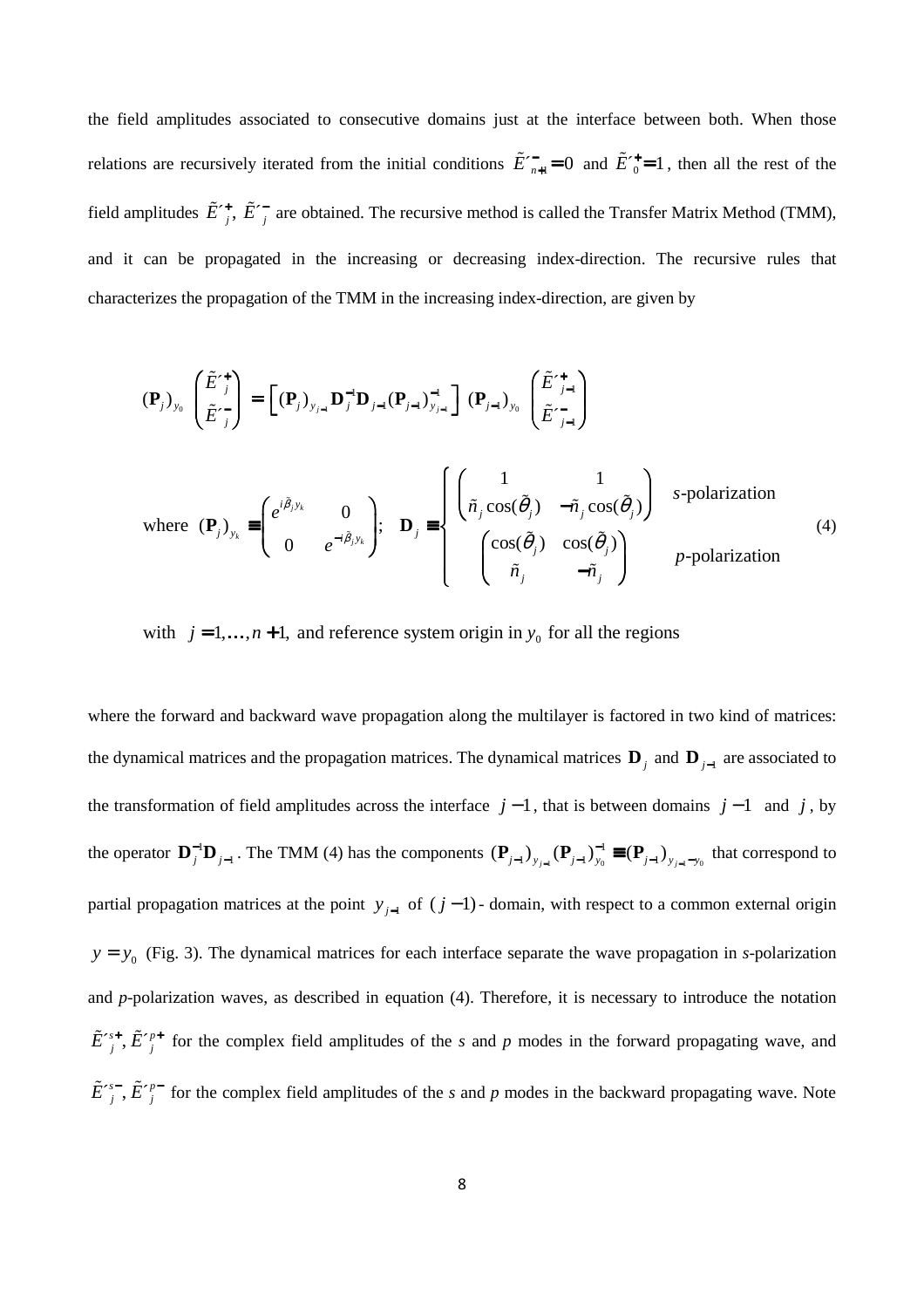that the exponent signs in these forward-backward propagating waves are established by the positive convention for the fields time-phases given in equation (2).

The finiteness conditions for the spatial propagation of the fields  $\tilde{\mathbf{E}}_{j}^{s}(\mathbf{r})$ ,  $\tilde{\mathbf{E}}_{j}^{s}(\mathbf{r})$  impose that the limits  $\lim_{y \to +\infty} \tilde{E}'^{s+}_j, \tilde{E}'^{p+}_j$  $\lim_{j \to \infty} \tilde{E}'_{j}^{s+}, \tilde{E}'_{j}^{p+}, \lim_{y \to \infty} \tilde{E}'_{j}^{s-}, \tilde{E}'_{j}^{p-}$  $\lim_{\epsilon \to \infty} \tilde{E}'_{j}^{\epsilon}$ ,  $\tilde{E}'_{j}^{p-}$  and  $\lim_{x \to \infty} \tilde{E}'_{j}^{\epsilon+}$ ,  $\tilde{E}'_{j}^{p+}$ ,  $\tilde{E}'_{j}^{\epsilon-}$ ,  $\tilde{E}'_{j}^{p-}$  $\lim_{j \to \infty} E^{s+j}_{j}, E^{s+j}_{j}, E^{s-j}_{j}, E'^{p-j}_{j}$  are finite numbers, and they are fulfilled by the wavevector conditions

$$
Im(\tilde{\beta}_j) \le 0
$$
,  $Im(\tilde{\alpha}) \le 0$ ; where  $j = 0, 1, ..., n, n+1$  (5)

where  $Im(\cdot)$  is the imaginary part of the corresponding wavevector projection. These conditions must be fulfilled for the propagation waves in all domains and interfaces – that is, all position space; only in this manner the analytical infinite-instability is avoided from the spatial exponential functions. The set of equations (3)-(4)-(5), together with single arbitrary reference system  $\{y; y_0\}$  for all the homogeneous domains, constitutes an analytical solution of the Maxwell´s equations that does not consider the internal symmetries of the TMM. The solution is invariant in form under arbitrary transformations of the reference system.

#### **4. Origin of the numerical instabilities in TMM**

The main problem of the TMM concerns to the numerical instabilities that come from the forward decreasing and backward increasing exponential waves. They originate from the imaginary component of the angle that is associated to total internal reflection (TIR) processes [1], as well as from the imaginary component of the refractive index that is associated to absorption in layers that have high thickness/wavelength ratio [2]. These parameters generate in the iterative TMM an accumulation of scales which can be close to (inaccuracies) or exceed (overflow) the arithmetic precision of the computer.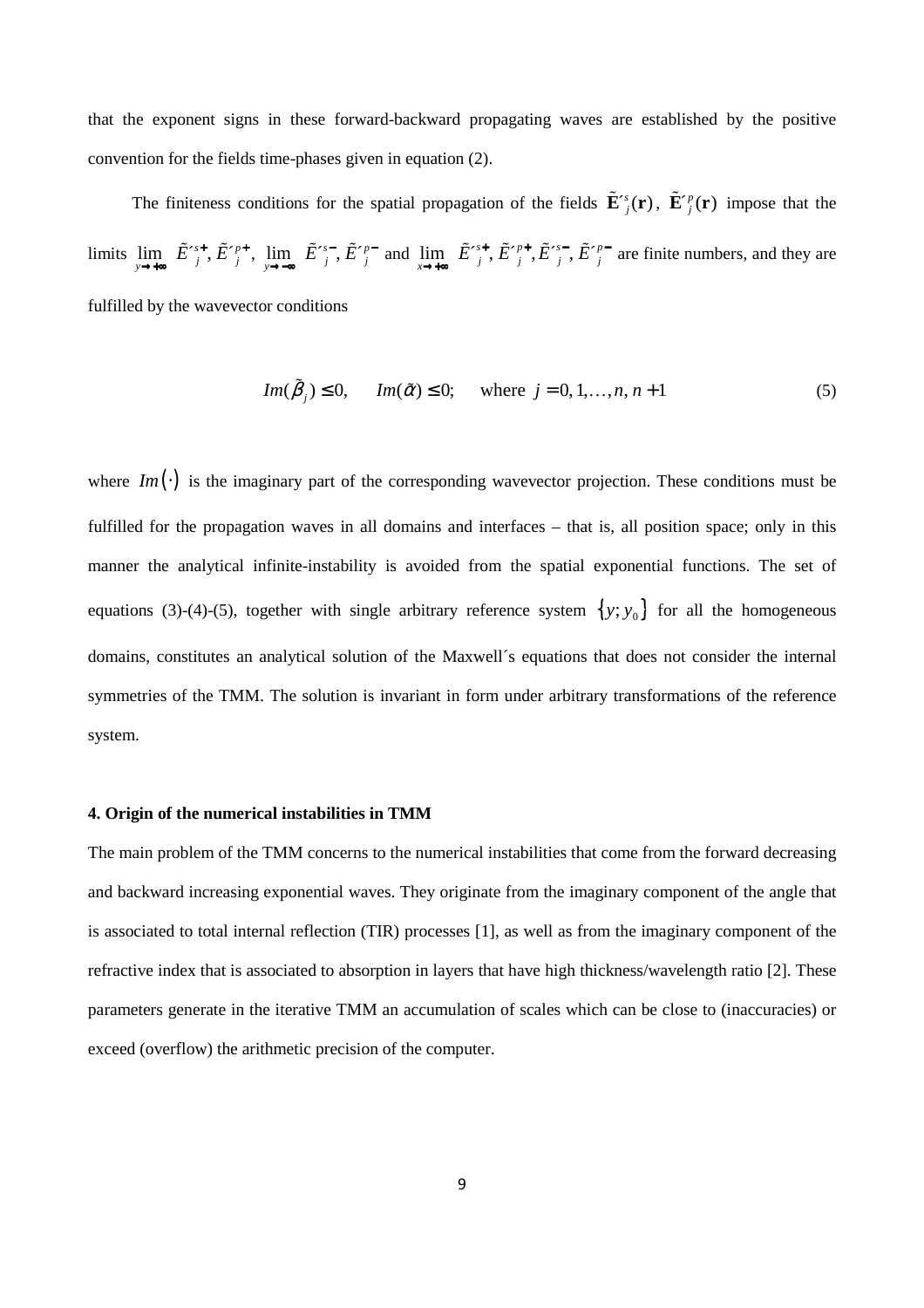In this section we intend to give a summarized explanation about the origin of the TMM instabilities by following the references [1, 2]. We consider a solution (3)-(4)-(5) in a single reference system  $\{y; y_0\}$ with an arbitrary fixed origin in  $y = y_0$  for all the domains (see Fig. 3). From the initial amplitude field conditions  $\tilde{E}_{n+1}^{\prime}=0$  and  $\tilde{E}_{0}^{\prime}=1$ , the iteration of the recursive rule for the TMM (4) provides the field amplitudes for all the domains  $\tilde{E}^{'}$ ;  $\tilde{E}^{'}$ ,  $\tilde{E}^{'}$ . This TMM propagation along the whole thickness of the multilayer (not be confused with the waves propagation) results in accumulation of the scale through the exponential components of (4) due to the recursive matrix multiplications. In this situation, if the wavevector projection  $\tilde{\beta}_j$  is a pure real number, such as in the cases of non-absorptive structures and non-TIR processes, the exponential corresponds to a pure oscillation with a maximum value of 1 normalized to by the initial condition  $\tilde{E}_{0}^{+}=1$  and numerical problems do not exist. However, if the wavevector has an imaginary component, such as in the cases of absorptive structures or TIR processes, the oscillatory part appears multiplied by exponentially increasing and decreasing terms (scale terms) with a maximum numerical value that could be so very high to generate numerical instabilities. It can therefore be concludes that the numerical instabilities originate from a non-zero imaginary part in the *y*- wavevector. The scales and oscillations appearing in the partial propagation matrices  $(\mathbf{P}_j)_{y_j = y_0}$  of the TMM are represented as follows

$$
\begin{aligned}\n(\mathbf{P}_{j})_{y_{j}-y_{0}} & \equiv \begin{pmatrix} e^{-Im\tilde{\beta}_{j}(y_{j}-y_{0})} e^{iRe\tilde{\beta}_{j}(y_{j}-y_{0})} & 0\\ 0 & e^{+Im\tilde{\beta}_{j}(y_{j}-y_{0})} e^{-iRe\tilde{\beta}_{j}(y_{j}-y_{0})} \end{pmatrix}; \\
\text{where } e^{\mp Im\tilde{\beta}_{j}(y_{j}-y_{0})} & = e^{\mp 2\pi \frac{(y_{j}-y_{0})}{\lambda} \{Im[\tilde{n}_{j}(\lambda)]Re[\cos(\tilde{\theta}_{j})] + Re[\tilde{n}_{j}(\lambda)]Im[\cos(\tilde{\theta}_{j})] \}} \\
e^{\pm iRe\tilde{\beta}_{j}(y_{j}-y_{0})} & = e^{\pm i2\pi \frac{(y_{j}-y_{0})}{\lambda} \{Re[\tilde{n}_{j}(\lambda)]Re[\cos(\tilde{\theta}_{j})] - Im[\tilde{n}_{j}(\lambda)]Im[\cos(\tilde{\theta}_{j})] \}}\n\end{aligned}
$$
\n(6)

where  $Re(\cdot)$  are the real part of the argument,  $e^{\mp Im\tilde{\beta}_j(y_j-y_0)}$  the scales and  $e^{\pm iRe\tilde{\beta}_j(y_j-y_0)}$  the oscillations.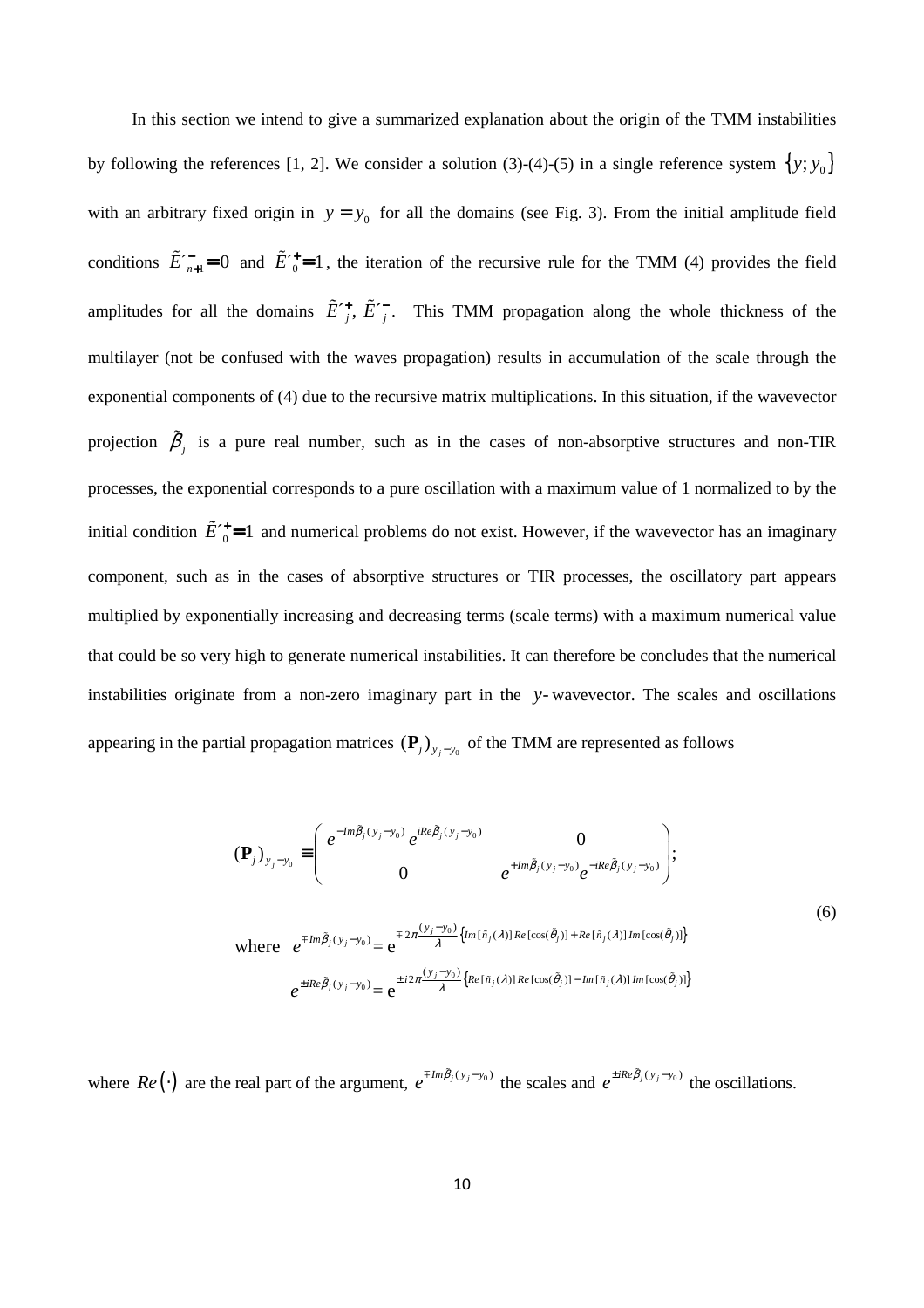We know that the imaginaries parts  $Im [\tilde{n}_j(\lambda)], Im [\cos(\tilde{\theta}_j)]$  can be zero or non-zero; the non-zero imaginary part gives origin to the exponential decreases and increases. In relation (6), we can understand that the exponential decrease and increase  $e^{\mp Im\tilde{\beta}_j(y_j-y_0)}$  are originated from a non-null imaginary part of the angle *Im* [ $cos(\tilde{\theta}_j)$ ] and/or a non-null imaginary part of refractive index *Im* [ $\tilde{n}_j(\lambda)$ ], and are enhanced by both real parts  $\text{Re} [\tilde{n}_j(\lambda)]$ ,  $\text{Re} [\cos(\tilde{\theta}_j)]$  and the ratio of thickness (position coordinate) to the wavelength  $(y_j - y_0) / \lambda$ .

The physical-geometrical processes that can produce numerical exponential instabilities in the TMM are the total internal reflection (TIR) from the imaginary component of the angle  $Im$  [cos( $\tilde{\theta}_j$ )], as well as absorption in layers from the imaginary component of the refractive index  $Im [\tilde{n}_j(\lambda)]$ . If there appears one or both of these previous physical processes, then numerical instabilities can arise and be accumulated through a high geometrical thickness/wavelength ratio  $(y_j - y_0) / \lambda$  (see relations in (6)). Hence, the exponential instabilities appear more frequently in interaction systems with absorption layers and/or TIR that, additionally, work at high thickness/wavelength ratio [1, 2]. The scale accumulation, quantified in (6), can be improved by reference system transformations that consider the internal symmetries of the TMM.

#### **5. Solutions that consider the internal symmetries of the TMM**

The solution (3)-(4)-(5) in reference system  $\{y; y_0\}$  is invariant in form under transformations of reference system. Therefore, it is possible to get the different equivalent solutions by means of mappings of that solution associated to reference system transformations (see Fig. 3). These invariances are associated to the fact that there is neither a special reference system (translation) nor a fundamental length scale (dilatation) for the Maxwell´s equations (see pp. 34-35, ref. [3]). The dilatational invariance is merely a classical electrodynamics property – from the physical point-of-view the quantum electrodynamics restricts the applicability of these considerations below the molecular and atomic length scales.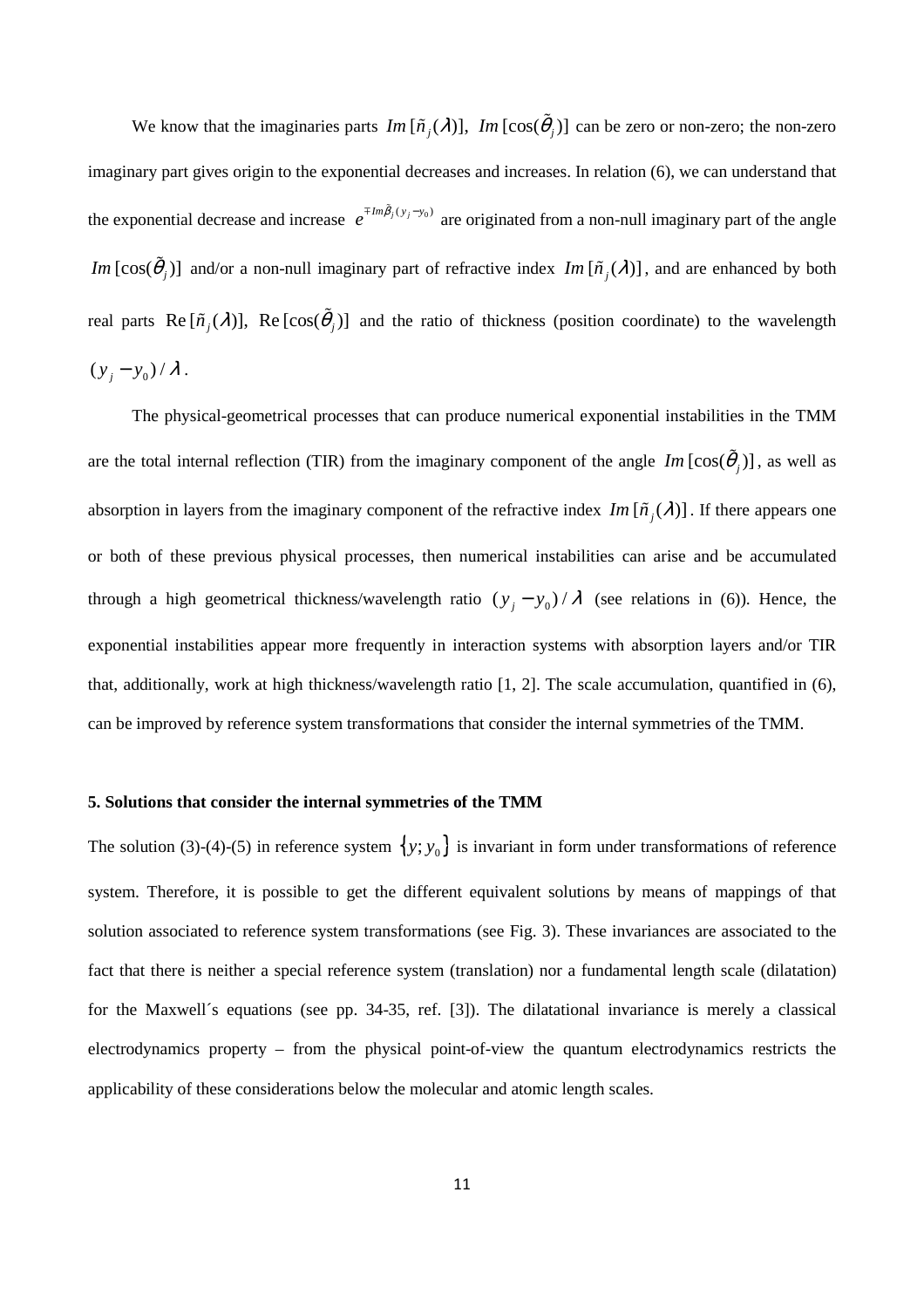Additionally, the solution (3)-(4)-(5) in reference system  $\{y; y_0\}$  has implicit internal symmetries, associated to the homogeneity-by-domain (domain-wise homogeneity) of the multilayer structure. These internal symmetries can be incorporated in the TMM by choosing an adequate reference system that simplifies the analytical structure and improves the numerical behaviour of the TMM.

The electromagnetic homogeneity of each domain in the structure is the origin of the internal symmetries of the TMM. Mathematically, the homogeneity can be stated as: if two arbitrary points  $y_1$ ,  $y_2$ are localized inside the same homogeneous *u*- domain of the interaction system, then it follows that their electromagnetic behaviour through partial propagation matrices  $(\mathbf{P}_u)_{y_1-y_0}$ ,  $(\mathbf{P}_u)_{y_2-y_0}$ , referred to any reference system  $\{y; y_0\}$ , commute  $[(\mathbf{P}_u)_{y_1-y_0}, (\mathbf{P}_u)_{y_2-y_0}] = (\mathbf{P}_u)_{y_1-y_0} (\mathbf{P}_u)_{y_2-y_0} - (\mathbf{P}_u)_{y_2-y_0} (\mathbf{P}_u)_{y_1-y_0} = 0$ . In this last sense, the partial propagation matrices are internal symmetries of the TMM which, consequently, can be used to build up the mappings. The management of the numerical exponential instability through these particular internal symmetries is the key in the present paper. They are defined as internal symmetries because they come from a symmetry that appears in a natural form inside the TMM structure.

We employ the solution (3)-(4)-(5) in reference system  $\{y; y_0\}$  to build up a new improved solution from the mapping associated to the reference system transformation (see Fig. 3), expressed analytically as

$$
y - y_0 \to y - y_j < 0, \quad \text{for} \quad j = 0 \quad \text{(incoming external media)}
$$
  
\n
$$
y - y_0 \to y - y_{j-1} > 0, \quad \text{for} \quad j = 1, ..., n, n+1 \quad \text{(rest of the regions)}
$$
 (7)

which impose the fundamental conditions that if  $y - y_0 \in j$ -region in the reference system of the solution (3)-(4)-(5), then  $y - y_{j-1} \in j$ -region in the new reference system (mapping each domain into itself), and each interface remains invariant (mapping each interface into itself). The physical reason why the transformation (7) makes explicit the internal symmetries of the TMM is based on the preference given to the interface positions in the new reference system, which are assigned as origins of their corresponding domains (see Fig. 3). The mathematical reasons will be more clearly explained at the end of this section. This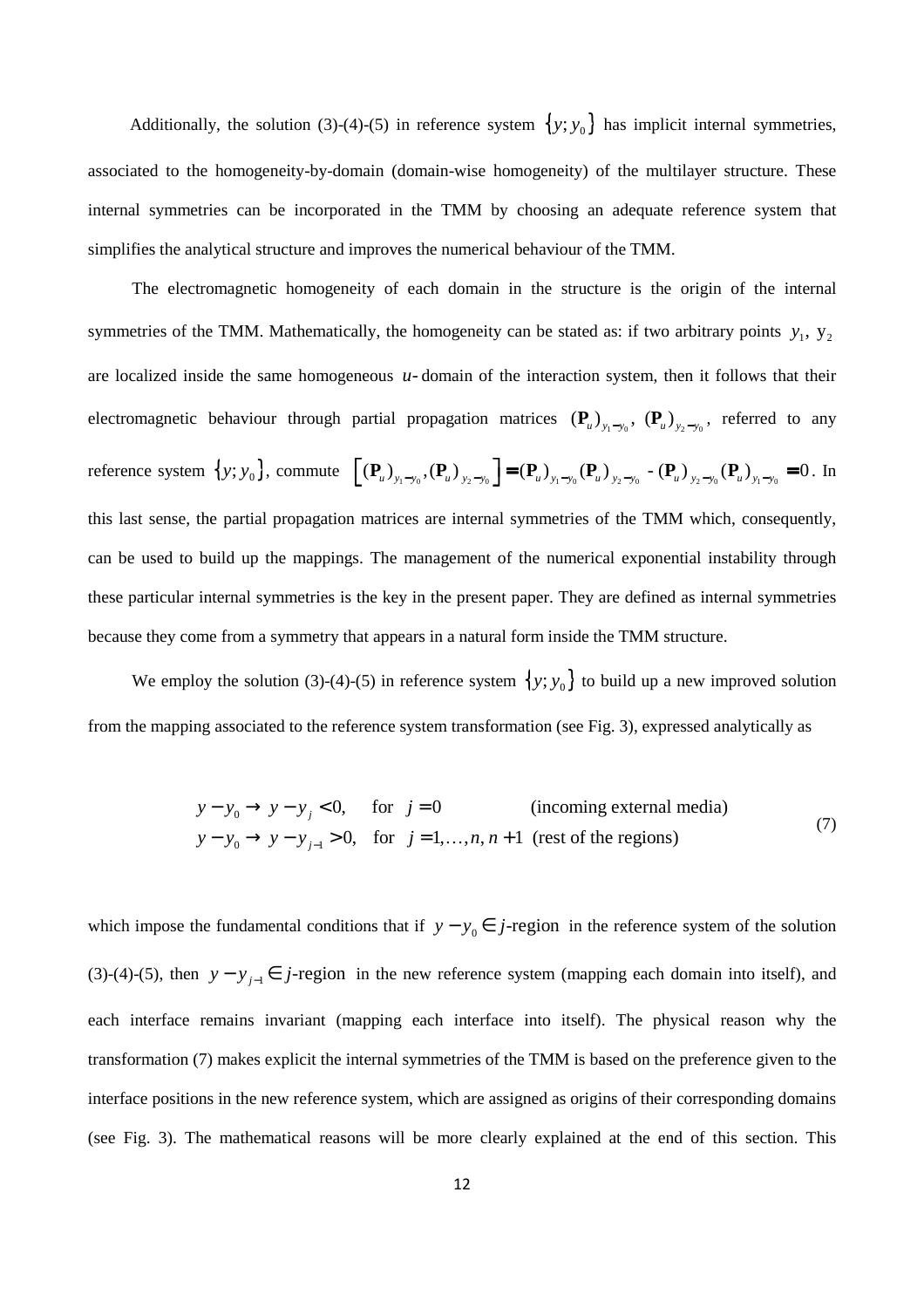transformation (7) corresponds to the composition of one translation that comes from the real part of the wavevector, with one dilatation that comes from the imaginary part of the wavevector, both quantified as the new origin values in  $y = y_{j-1}$  for each *j*-region (see Fig. 3). The associated mapping between the solutions (see Fig. 3) are given by

$$
\begin{aligned}\n(\mathbf{P}_0)_{y_0} \begin{pmatrix} \tilde{E}_{j}^{+} \\ \tilde{E}_{j}^{-} \end{pmatrix} &= (\mathbf{P}_0)_{y_0} \begin{pmatrix} \tilde{E}_{j}^{+} \\ \tilde{E}_{j}^{-} \end{pmatrix}; \qquad \text{for incoming medium } j = 0 \\
(\mathbf{P}_j)_{y_0} \begin{pmatrix} \tilde{E}_{j}^{+} \\ \tilde{E}_{j}^{-} \end{pmatrix} &= (\mathbf{P}_j)_{y_{j-1}} \begin{pmatrix} \tilde{E}_{j}^{+} \\ \tilde{E}_{j}^{-} \end{pmatrix}; \qquad \text{for regions } j = 1, \dots, n, n+1\n\end{aligned}\n\tag{8}
$$

where matrices  $(P_j)_{y_k}$  are defined in equations (3)-(4). The mapping (8) that comes from the reference system transformation (7) is right because equations (3)-(4)-(5) are invariant in form under an arbitrary transformation of the reference system, as already mentioned. From the operational point of view, mapping (8) is built up as the action of the internal symmetry operators  $(\mathbf{P}_0)_{y=y_0}$ ,  $(\mathbf{P}_j)_{y=y_0}$ ,  $(\mathbf{P}_j)_{y=y_{j-1}}$  on the field amplitude vectors. Furthermore, note that the transformation of reference system (7) changes the amplitude coefficients through the relation (8). The final solution that considers the internal symmetries of the TMM is achieved by introducing the mapping  $(8)$  in the initial solution  $(3)-(4)-(5)$ , which gives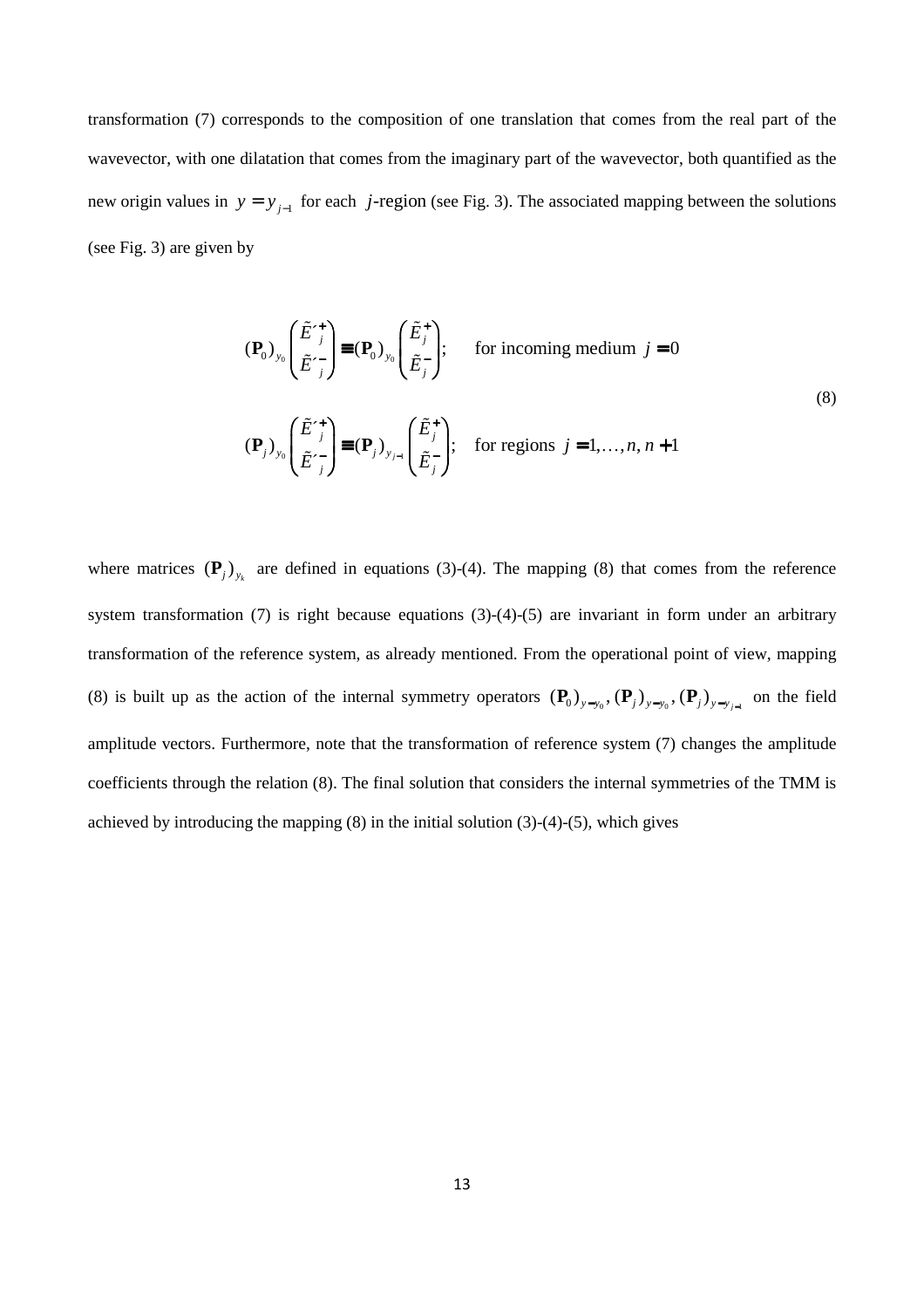$$
\tilde{E}(\mathbf{r}) = \begin{cases}\n\left(e^{-i\tilde{\beta}_0(y-y_0)} + \tilde{E}_0^- e^{+i\tilde{\beta}_0(y-y_0)}\right) e^{-i\tilde{\alpha}x} = \left(1 \quad 1\right) \left(\mathbf{P}_0^{-1}\right)_{y-y_0} \begin{pmatrix} 1 \\ \tilde{E}_0^{-}\end{pmatrix} e^{-i\tilde{\alpha}x} \\
\text{with } y \in (-\infty, y_0) \equiv 0\text{-region}; \quad x \in (x_0, +\infty)\n\end{cases}
$$
\n
$$
\tilde{E}(\mathbf{r}) = \begin{cases}\n\tilde{E}_j^+ e^{-i\tilde{\beta}_j(y-y_{j-1})} + \tilde{E}_j^- e^{+i\tilde{\beta}_j(y-y_{j-1})}\right) e^{-i\tilde{\alpha}x} = \left(1 \quad 1\right) \left(\mathbf{P}_j^{-1}\right)_{y-y_{j-1}} \begin{pmatrix} \tilde{E}_j^+ \\ \tilde{E}_j^- \end{pmatrix} e^{-i\tilde{\alpha}x} \\
\text{with } y \in (y_{j-1}, y_j) \equiv j\text{-region}; \quad x \in (x_0, +\infty)\n\end{cases}
$$
\n
$$
\tilde{E}_{n+1}^+ e^{-i\tilde{\beta}_{n+1}(y-y_n)} e^{-i\tilde{\alpha}x} = \left(1 \quad 1\right) \left(\mathbf{P}_{n+1}^{-1}\right)_{y-y_n} \begin{pmatrix} \tilde{E}_{n+1}^+ \\ 0 \end{pmatrix} e^{-i\tilde{\alpha}x} \\
\text{with } y \in (y_n, +\infty) \equiv (n+1)\text{-region}; \quad x \in (x_0, +\infty)
$$

where  $j = 1, ..., n$ ; the semi-infinite external media satisfying  $y_{-1} = -\infty$ ,  $y_{n+1} = +\infty$ ,  $\tilde{E}_{n+1}^- = 0$  and  $\tilde{E}_0^+ = 1$ . The matrix  $(\mathbf{P}_j)_{y-y_{j-1}} \equiv (\mathbf{P}_j)_{y} (\mathbf{P}_j)_{y_{j-1}}^{-1}$  $(\mathbf{P}_j)_{j \to j} \equiv (\mathbf{P}_j)_{j} (\mathbf{P}_j)_{j \to j}^{-1}$  is the partial propagation matrix for the point *y* in the *j*-domain with respect to the origin  $y_{j-1}$ . The recursive rules for transfer matrix method (TMM) that consider the internal symmetries can be obtained applying mapping (8) and multiplying by  $(\mathbf{P}_j)_{j=1}^{-1}$  $(\mathbf{P}_j)_{\mathbf{y}_{j-1}}^{-1}$  in both sides of the equation (4), with the following result

$$
\begin{pmatrix} \tilde{E}_{1}^{+} \\ \tilde{E}_{1}^{-} \end{pmatrix} = \mathbf{D}_{1}^{-1} \mathbf{D}_{0} \begin{pmatrix} 1 \\ \tilde{E}_{0}^{-} \end{pmatrix}; \qquad \begin{pmatrix} \tilde{E}_{j}^{+} \\ \tilde{E}_{j}^{-} \end{pmatrix} = \mathbf{D}_{j}^{-1} \mathbf{D}_{j-1} \mathbf{P}_{j-1}^{-1} \begin{pmatrix} \tilde{E}_{j-1}^{+} \\ \tilde{E}_{j-1}^{-} \end{pmatrix} \qquad \text{with} \quad j = 2, ..., n+1
$$
\n
$$
\text{being } \mathbf{P}_{j} \equiv (\mathbf{P}_{j})_{y_{j}-y_{j-1}} \equiv (\mathbf{P}_{j})_{y_{j}} (\mathbf{P}_{j})_{y_{j-1}}^{-1} = \begin{pmatrix} e^{i\tilde{\beta}_{j}(y_{j}-y_{j-1})} & 0 \\ 0 & e^{-i\tilde{\beta}_{j}(y_{j}-y_{j-1})} \end{pmatrix}; \tag{10}
$$

$$
\mathbf{D}_{j} = \begin{cases} \begin{pmatrix} 1 & 1 \\ \tilde{n}_{j} \cos(\tilde{\theta}_{j}) & -\tilde{n}_{j} \cos(\tilde{\theta}_{j}) \end{pmatrix} & s-\text{polarization} \\ \begin{pmatrix} \cos(\tilde{\theta}_{j}) & \cos(\tilde{\theta}_{j}) \\ \tilde{n}_{j} & -\tilde{n}_{j} \end{pmatrix} & p-\text{polarization} \end{cases}
$$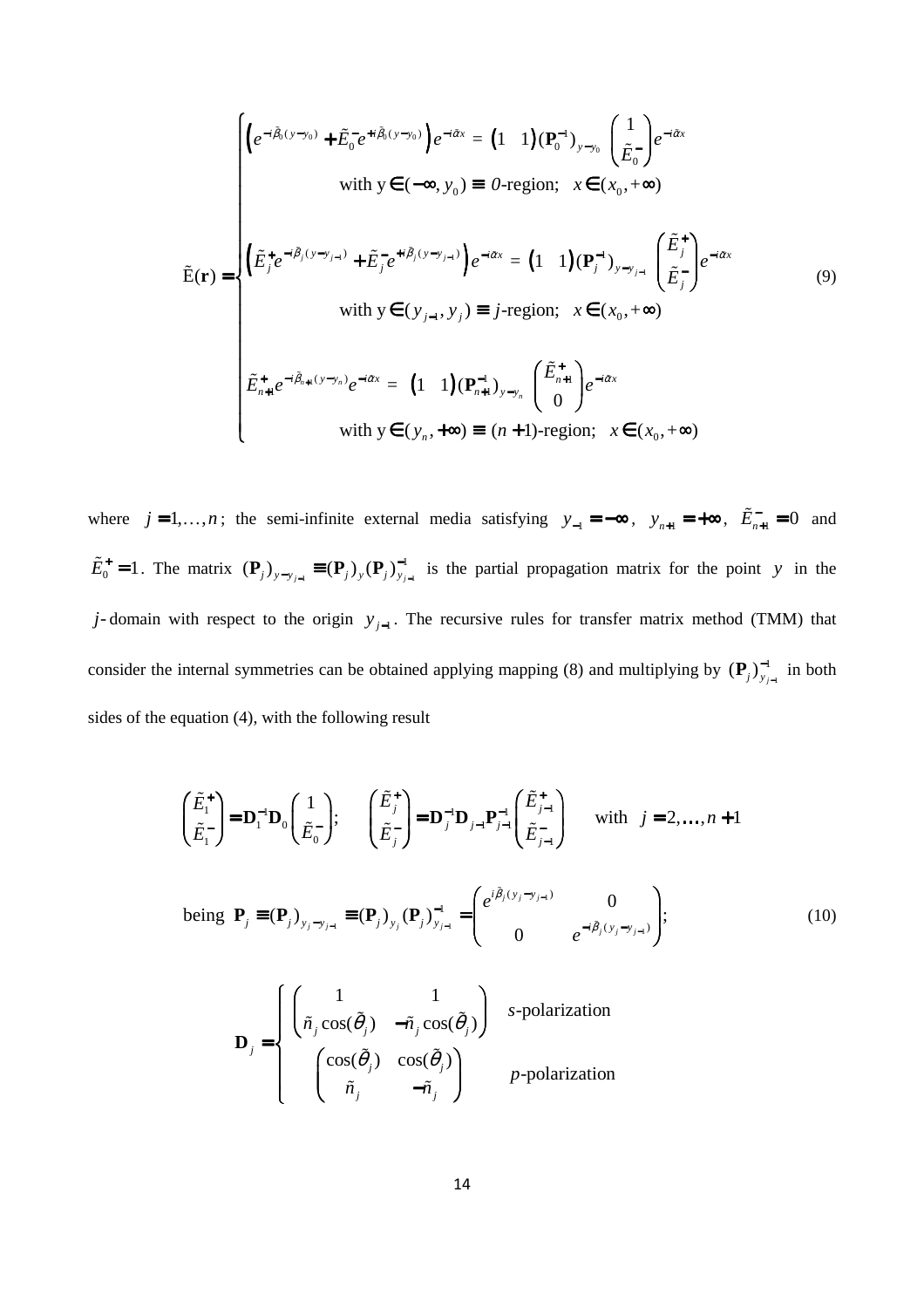The complete solution of the Maxwell´s equations that consider the internal symmetries of the TMM is provided by the equations (5)-(9)-(10) in a reference system that has one origin at the initial point of each domain defined as  $\{(y; y_0) \cup (y; y_1 - y_0) \cup ... \cup (y; y_n - y_{n-1})\}$  (see Fig. 3). The mathematical reason of the simplification of the iterative rule for the TMM (10) with respect to the iterative rule (4) is associated directly with the mapping (8) between both rules. The substitutions for that special mapping  $(\mathbf{P}_0)_{y_0} \to (\mathbf{P}_0)_{y_0}$ ;  $(\mathbf{P}_j)_{y_0} \to (\mathbf{P}_j)_{y_{j-1}}$ , where  $j = 1, ..., n+1$ , render that each matrix  $(\mathbf{P}_j)_{y_0}$  in the first member of the TMM (4) is exactly canceled with each matrix  $(P_j)_{y_{j-1}}$  in the second member of (4), for all domain  $j = 1, \ldots, n+1$ . This fact corresponds to an analytical and numerical simplification of the TMM given by (5)-(9)-(10) with respect to the TMM given by (3)-(4)-(5). This simplified solution arises because the transformation (7) and its mapping (8) are fitted to the internal symmetries of the TMM.

The solution  $(5)-(9)-(10)$  is used in the reference [12], where it is proposed without any explanation about its analytical or numerical improvement with respect to other equivalent solutions. Here, we have shown that solution (5)-(9)-(10) represents analytically and numerically an improved mapping with respect to the solution (3)-(4)-(5), reachable by considering the internal symmetries of the TMM. The TMM rule defined by (10) is analytically simpler than the TMM rule defined in (4). Additionally, (10) shows lower values in the components of its propagation matrices than (4) which results to better numerical stability, as is demonstrated by simulations in the following section. The analytical structure and numerical behaviour for both two solutions are different because they are referred to different reference systems. Although the new mapping method proposed for the TMM is discussed here with regards to the specific case of a onedimensional optical multilayer, it is easy to envision that it would be applicable also to more complex twoand three-dimensional structures, taking into account their particular internal symmetries, and yielding similar analytical and numerical benefits as in the present one-dimensional case.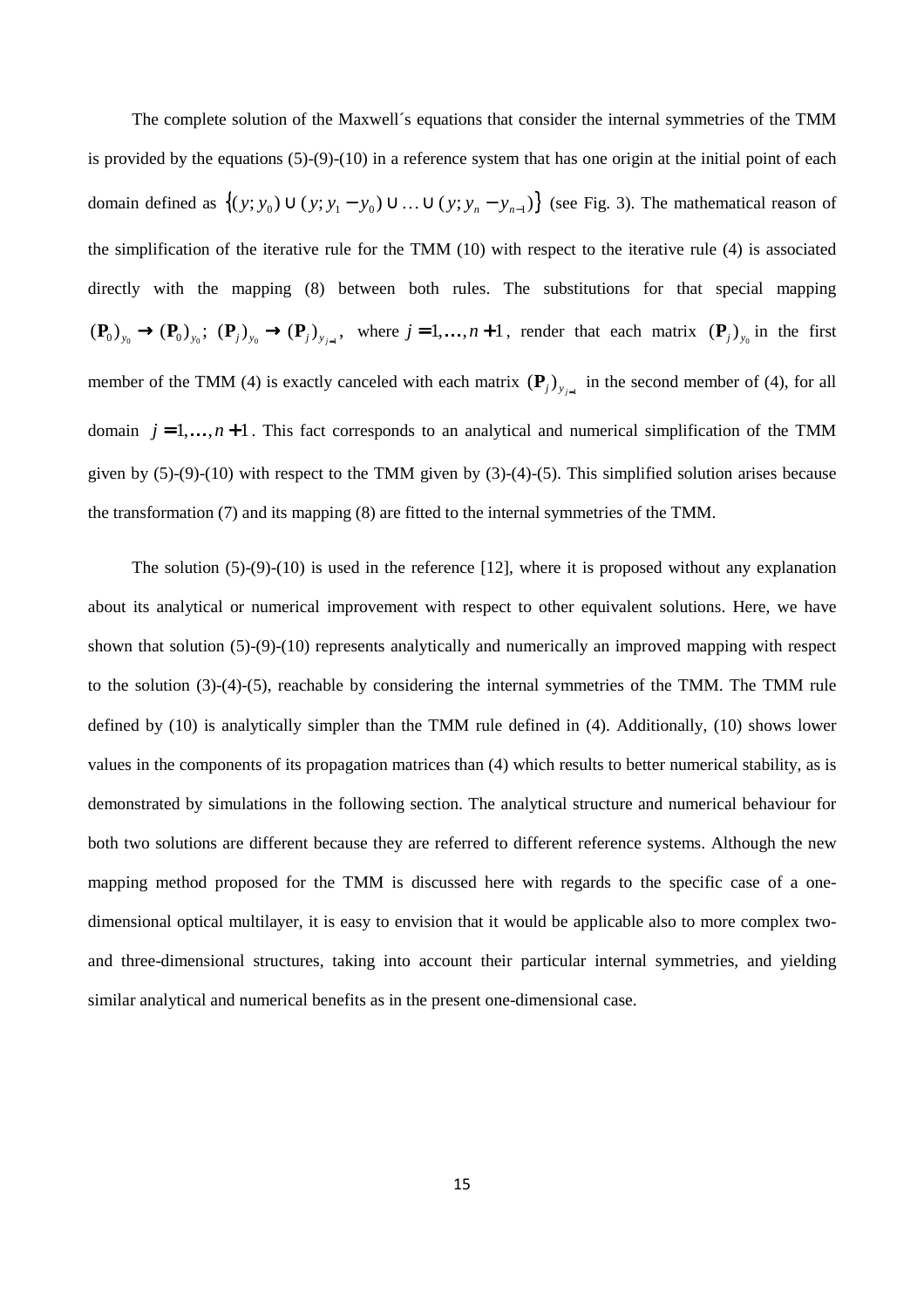#### **6. Calculations and results**

In this section, we illustrate through numerical calculations how the mapping obtained in the last section improves the numerical stability. We present one-to-one comparison of the model given by (3)-(4)-(5) to the improved model given by (5)-(9)-(10) under critical conditions that come from the imaginary parts of the refractive index and/or the angle. The situations calculated here are: *a)* total internal reflection with a very thin absorptive layer, and *b)* total internal reflection with a thick absorptive layer. The numerical calculations were performed with Matlab version 7.11.0.584 (R2010b) using a processor Intel Xeon CPU E3-1230 @ 3.20 GHz.

We employ a multilayer structure that shows total internal reflection (TIR) with either a very thin absorptive layer (first simulations) or a thick absorptive layer (second simulations), and perform angledependent calculations for the reflectance  $R$ , transmittance  $T$  and absorptance  $A$  at fixed 600 nm wavelength. The multilayer structure consists of an incoming medium of F2-glass ( $n_0 = 1.67$ ), a silica layer  $(n_1 = 1.46; d_1 = 400 \text{ nm})$ , a light absorbing layer  $(\tilde{n}_2 = 1.8 - 0.02i; d_2)$  and an outgoing medium of silica ( $n_3 = 1.46$ ). The simulations for the two thicknesses are given in the Figures 4 and 5. The case with thin absorptive layer serves to demonstrate a numerical inaccuracy of the ill-conditioned model (i.e. inaccurate results), whereas the case with thick absorptive layer demonstrates a numerical singular instability of the ill-conditioned model (i.e. singular results), at certain critical conditions.

The first simulations are given for a thin absorbing layer with  $\tilde{n}_2 = 1.8 - 0.02i$ ; d<sub>2</sub> = 10 nm (see Fig. 4). It can be observed that the (3)-(4)-(5) model yields  $R+T+A>1$  and  $R>1$ ;  $T>1$ ;  $A<1$ , which are physically invalid, indicating inaccuracies in the numerical calculation. The origin of these inaccuracies is nevertheless not the exponential instabilities discussed in detail in thin paper, but a bad matrix factorization of the TMM that is enhanced at the critical angle  $\theta_{\text{TIR}} = \arcsin[n_1/n_0] \approx 61^\circ$  (see Fig. 4). We can see this and classify it as a round off error by investigating the numerical values in the sub-matrices of the illconditioned case, as follows. First, note that the transfer matrix for the well-conditioned model (5)-(9)-(10)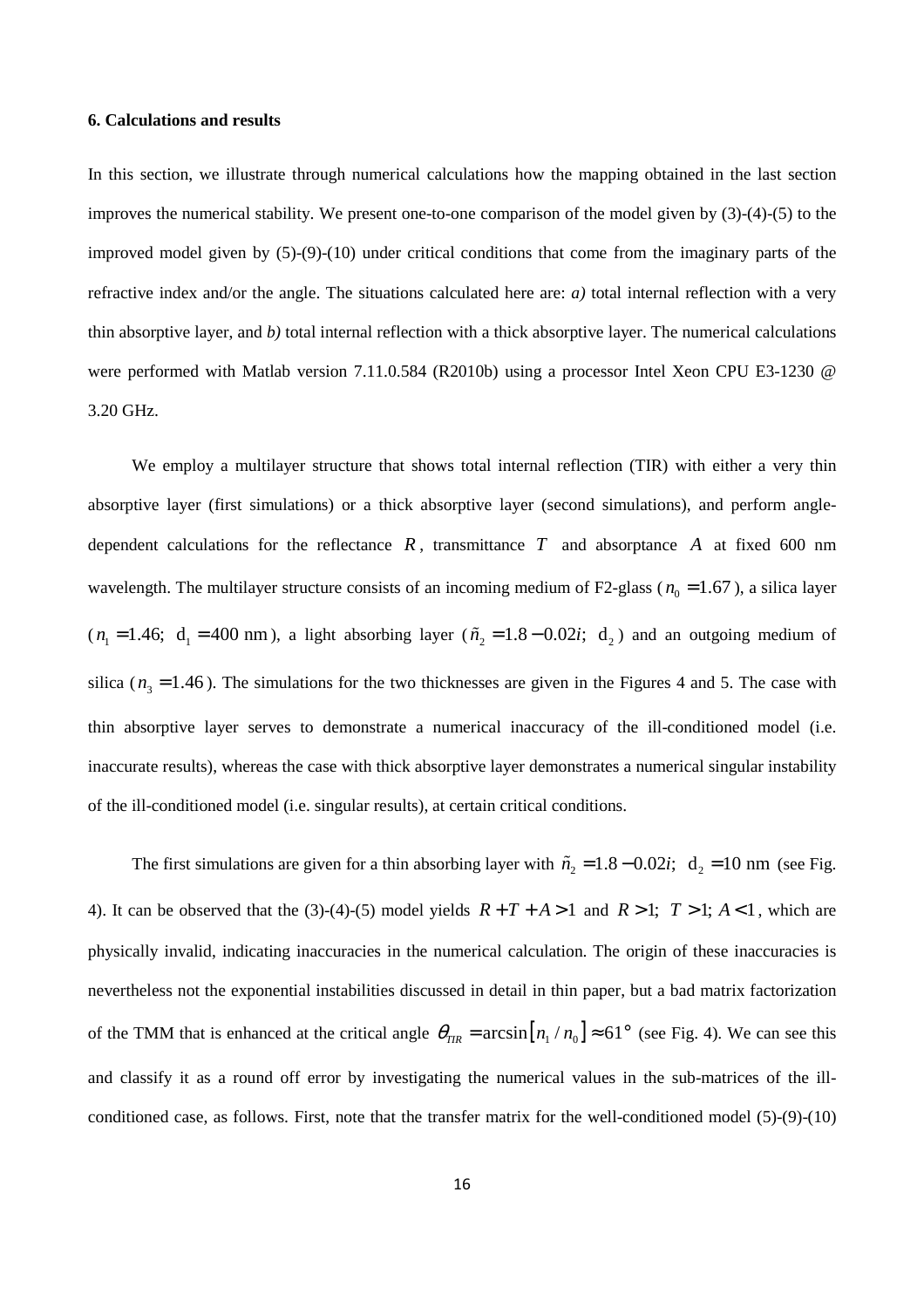in the case of this simple multilayer is represented by  $\mathbf{M} = \mathbf{D}_3^{-1} \mathbf{D}_2 \mathbf{P}_2^{-1} \mathbf{D}_1^{-1} \mathbf{D}_1^{-1} \mathbf{D}_1^{-1} \mathbf{D}_0$ . The same multilayer is represented in the ill-conditioned model (3)-(4)-(5) with the same transfer matrix, but with the propagation matrices defined slightly differently due to the change of the reference system. Using above matrix notation of the well-conditioned model, the transfer matrix of the ill-conditioned model can thus be written as  $2^{\frac{1}{2}}$   $\begin{bmatrix} 0 & 0 & 0 \\ 0 & 0 & 0 \end{bmatrix}$   $\begin{bmatrix} 2 & 0 & 0 \\ 0 & 0 & 0 \end{bmatrix}$   $\begin{bmatrix} 2 & 0 & 0 \\ 0 & 0 & 0 \end{bmatrix}$   $\begin{bmatrix} 2 & 0 & 0 \\ 0 & 0 & 0 \end{bmatrix}$  $(\mathbf{P}_3)_{(y_2-y_0)} \mathbf{D}_3^{-1} \left| \left| \mathbf{D}_2 \right. (\mathbf{P}_2)_{(y_2-y_1)}^{-1} \mathbf{D}_2^{-1} \right| \left| \mathbf{D}_1 \right. (\mathbf{P}_1)_{(y_1-y_0)}^{-1} \mathbf{D}_1^{-1} \left| \left| \mathbf{D}_0 \right. (\mathbf{P}_0)_{(y_0-y_0)}^{-1} \right|$  $\mathbf{M} = \left[ (\mathbf{P}_3)_{(y_2-y_0)} \mathbf{D}_3^{-1} \right] \left[ \mathbf{D}_2 (\mathbf{P}_2)_{(y_2-y_1)}^{-1} \mathbf{D}_2^{-1} \right] \left[ \mathbf{D}_1 (\mathbf{P}_1)_{(y_1-y_0)}^{-1} \mathbf{D}_1^{-1} \right] \left[ \mathbf{D}_0 (\mathbf{P}_0)_{(y_0-y_0)}^{-1} \right]$ . In addition to this, in order to access the numerical values of the sub-matrices corresponding to each layer (the squared parenthesis in the transfer matrix), we have to pay attention to the normalization that is implicit in the TMM via the continuity boundary conditions of the Maxwell´s equations. As a result of these boundary conditions (well known, and thus not shown here explicitly), the second row in the sub-matrices becomes the derivative in position of the first row (more precisely the derivative divided by the magnetic permeability for the *s*polarization, and the derivative divided by the electric permittivity for the *p*-polarization in the corresponding layer). We denote this by super-index *R:*  $2^{\frac{1}{2}}$   $\begin{bmatrix} 2 \\ 0 \end{bmatrix}$   $\begin{bmatrix} 2 \\ 0 \end{bmatrix}$   $\begin{bmatrix} 2 \\ 0 \end{bmatrix}$   $\begin{bmatrix} 2 \\ 0 \end{bmatrix}$   $\begin{bmatrix} 2 \\ 0 \end{bmatrix}$   $\begin{bmatrix} 2 \\ 0 \end{bmatrix}$   $\begin{bmatrix} 2 \\ 0 \end{bmatrix}$   $\begin{bmatrix} 2 \\ 0 \end{bmatrix}$   $\begin{bmatrix} 2 \\ 0 \end{bmatrix}$   $\begin{bmatrix} 2 \\ 0 \end{bmatrix}$   $\begin{bmatrix} 2$  $(\mathbf{P}_3)_{(y_2-y_0)} \mathbf{D}_3^{-1}^{\mathcal{R}} \left[ \mathbf{D}_2 (\mathbf{P}_2)_{(y_2-y_1)}^{-1}, \mathbf{D}_2^{-1} \right]^{\mathcal{R}} \left[ \mathbf{D}_1 (\mathbf{P}_1)_{(y_1-y_0)}^{-1}, \mathbf{D}_1^{-1} \right]^{\mathcal{R}} \left[ \mathbf{D}_0 (\mathbf{P}_0)_{(y_0-y_0)}^{-1} \right]^{\mathcal{R}}$  $y_2 - y_0$   $\mathbf{v}_3$  |  $\mathbf{v}_2$  (**i**<sub>2</sub>)( $y_2 - y_1$ )  $\mathbf{v}_2$  |  $\mathbf{v}_1$  (**i**<sub>1</sub>)( $y_1 - y_0$ )  $\mathbf{v}_1$  |  $\mathbf{v}_0$  (**i**<sub>0</sub>)( $y_0 - y_1$ )  $\mathbf{M} = \left[ (\mathbf{P}_3)_{(y_2-y_0)} \mathbf{D}_3^{-1} \right]^{\kappa} \left[ \mathbf{D}_2^-(\mathbf{P}_2)^{-1}_{(y_2-y_1)} \mathbf{D}_2^{-1} \right]^{\kappa} \left[ \mathbf{D}_1^-(\mathbf{P}_1)^{-1}_{(y_1-y_0)} \mathbf{D}_1^{-1} \right]^{\kappa} \left[ \mathbf{D}_0^-(\mathbf{P}_0)^{-1}_{(y_0-y_0)} \right]^{\kappa}$ . This normalization recovers the original structure of the transfer matrix taking into account the continuity boundary conditions of the Maxwell´s equations without any other additional change. It turns out that in the presented case, the ill-conditioned model showed numerical inaccuracy (Fig.4b) originating from two of the the matrix groups, namely  $\left[ \mathbf{D}_{0} \right. (\mathbf{P}_{0})_{(y_{0}-y_{0})}^{-1}$  $_{0}$   $(\mathbf{P}_{0})_{(y_{0}-y_{0})}^{-1}$ <sup>R</sup>  $y_0 - y$ −  $\left[\mathbf{D}_0 \left( \mathbf{P}_0 \right)^{-1}_{(y_0 - y_0)} \right]^{\kappa}$ , that depends on  $y_0$ , and  $\left[ \left( \mathbf{P}_3 \right)_{(y_2 - y_0)} \right]$  ${\bf (P_3)}_{(y_2-y_0)} {\bf D}_3^{-1}$ <sup>R</sup> *y y* −  $[(P_3)_{(y_2-y_0)} D_3^{-1}]^K$ , that depends on  $y_2 = y_0 + d$ , where  $d = 410$  nm is the total thickness of the multilayer and  $y_0 = 0$  nm is the origin. To show this we computed these two grouped matrices separately from the TMM for both the *s*- and *p*-polarization modes, for the particular case of wavelength  $\lambda = 600$  nm and angle  $\theta_0 = 70^\circ = 2 \times \pi \times 70 / 360$  rad, and the results are shown below.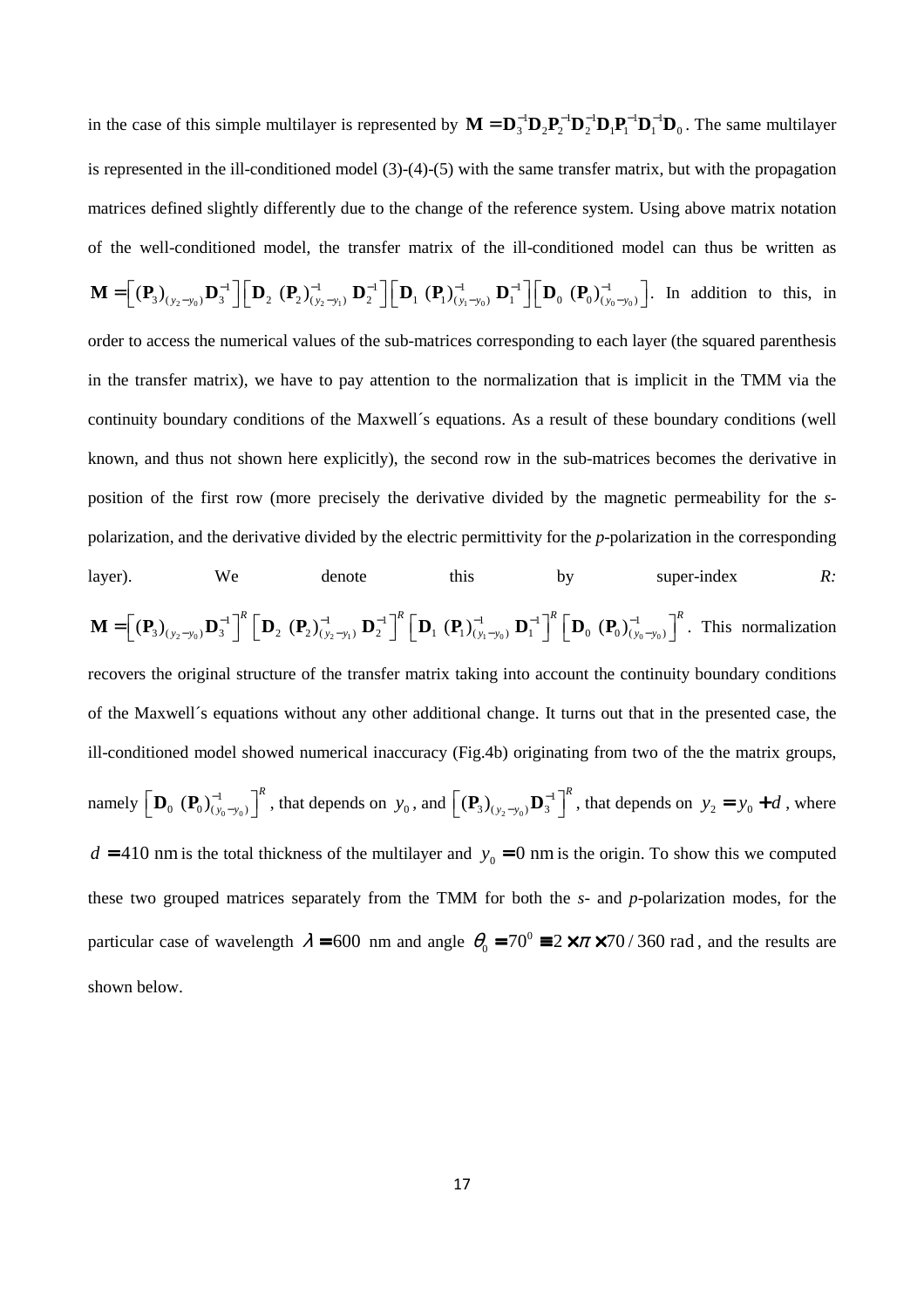$$
\left[\mathbf{D}_{0} \left(\mathbf{P}_{0}\right)_{(y_{0}-y_{0})}^{-1}\right]_{s}^{R} = \begin{pmatrix} e^{-i\beta_{0}(y_{0}-y_{0})} & e^{i\beta_{0}(y_{0}-y_{0})} \\ -\frac{2\pi n_{0}\cos(\theta_{0})}{\lambda}e^{-i\beta_{0}(y_{0}-y_{0})} & \frac{2\pi n_{0}\cos(\theta_{0})}{\lambda}e^{i\beta_{0}(y_{0}-y_{0})}\end{pmatrix} = \begin{pmatrix} 1 & 1 \\ -6.0 \times 10^{6} & 6.0 \times 10^{6} \end{pmatrix}
$$
\n(11)

$$
\left[\mathbf{D}_{0} \left(\mathbf{P}_{0}\right)_{(y_{0}-y_{0})}^{-1}\right]_{p}^{R}=\left(\begin{array}{cc}e^{-i\beta_{0}(y_{0}-y_{0})} & e^{i\beta_{0}(y_{0}-y_{0})} \\ -\frac{2\pi\cos(\theta_{0})}{n_{0}\lambda}e^{-i\tilde{\beta}_{0}(y_{0}-y_{0})} & \frac{2\pi\cos(\theta_{0})}{n_{0}\lambda}e^{i\beta_{0}(y_{0}-y_{0})}\end{array}\right)=\left(\begin{array}{cc}1 & 1 \\ -2.1\times10^{6} & 2.1\times10^{6}\end{array}\right)
$$

$$
\left( \left[ \mathbf{D}_3(\mathbf{P}_3)^{-1}_{(y_2 - y_0)} \right]^{-1} \right)^R_s = \left[ (\mathbf{P}_3)_{(y_2 - y_0)} \mathbf{D}_3^{-1} \right]^R_s = \begin{pmatrix} \frac{1}{2} e^{i\tilde{\beta}_3(y_0 + d)} & -\frac{\lambda}{4\pi n_3 \cos(\tilde{\theta}_3)} e^{i\tilde{\beta}_3(y_0 + d)} \\ \frac{1}{2} e^{-i\tilde{\beta}_3(y_0 + d)} & \frac{\lambda}{4\pi n_3 \cos(\tilde{\theta}_3)} e^{-i\tilde{\beta}_3(y_0 + d)} \end{pmatrix} = \begin{pmatrix} 0.0423 - 0.0000i & -1.6 \times 10^{-13} & -1.1 \times 10^{-8}i \\ 5.9117 + 0.0001i & -5.6 \times 10^{-11} & +1.6 \times 10^{-6}i \end{pmatrix}
$$
\n(12)

$$
\left( \begin{bmatrix} \mathbf{D}_3(\mathbf{P}_3)^{-1}_{(y_2-y_0)} \end{bmatrix}^{-1} \right)^R_p = \begin{bmatrix} (\mathbf{P}_3)_{(y_2-y_0)} \mathbf{D}_3^{-1} \end{bmatrix}^R_p = \begin{bmatrix} \frac{1}{2} e^{i\tilde{\beta}_3(y_0+d)} & -\frac{\lambda n_3}{4\pi \cos(\tilde{\theta}_3)} e^{i\tilde{\beta}_3(y_0+d)} \\ \frac{1}{2} e^{-i\tilde{\beta}_3(y_0+d)} & \frac{\lambda n_3}{4\pi \cos(\tilde{\theta}_3)} e^{-i\tilde{\beta}_3(y_0+d)} \end{bmatrix} = \begin{bmatrix} 0.0423 - 0.0000i & 2.6 \times 10^{-13} + 7.5 \times 10^{-9}i \\ 5.9117 + 0.0001i & 1.5 \times 10^{-11} -1.0 \times 10^{-6}i \end{bmatrix}
$$

The calculations shown in (11) and (12) suggest that the origin for the inaccuracies in this case is a round off due to a large difference in the order of magnitude between the different components of a same matrix. As can be seen from (11) and (12) the orders of magnitude difference in the matrix components comes from very high  $1/\lambda$  and very low  $\lambda$  factors multiplying the exponentials. This origin of this inaccuracy is thus different than the numerical instability associated to large exponentials in the propagation matrices, discussed in Section 4, which is understandable since in this example, the one absorptive layer in the multilayer was not very thick, unlike in the second example discussed below. Nevertheless, it turns out that the normalization used to obtain the well-conditioned model removes this inaccuracy related to the selective matrix element scaling by  $1/\lambda$  and  $\lambda$ , since the well-conditioned model consider a matrix factorization where these scales are exactly compensated.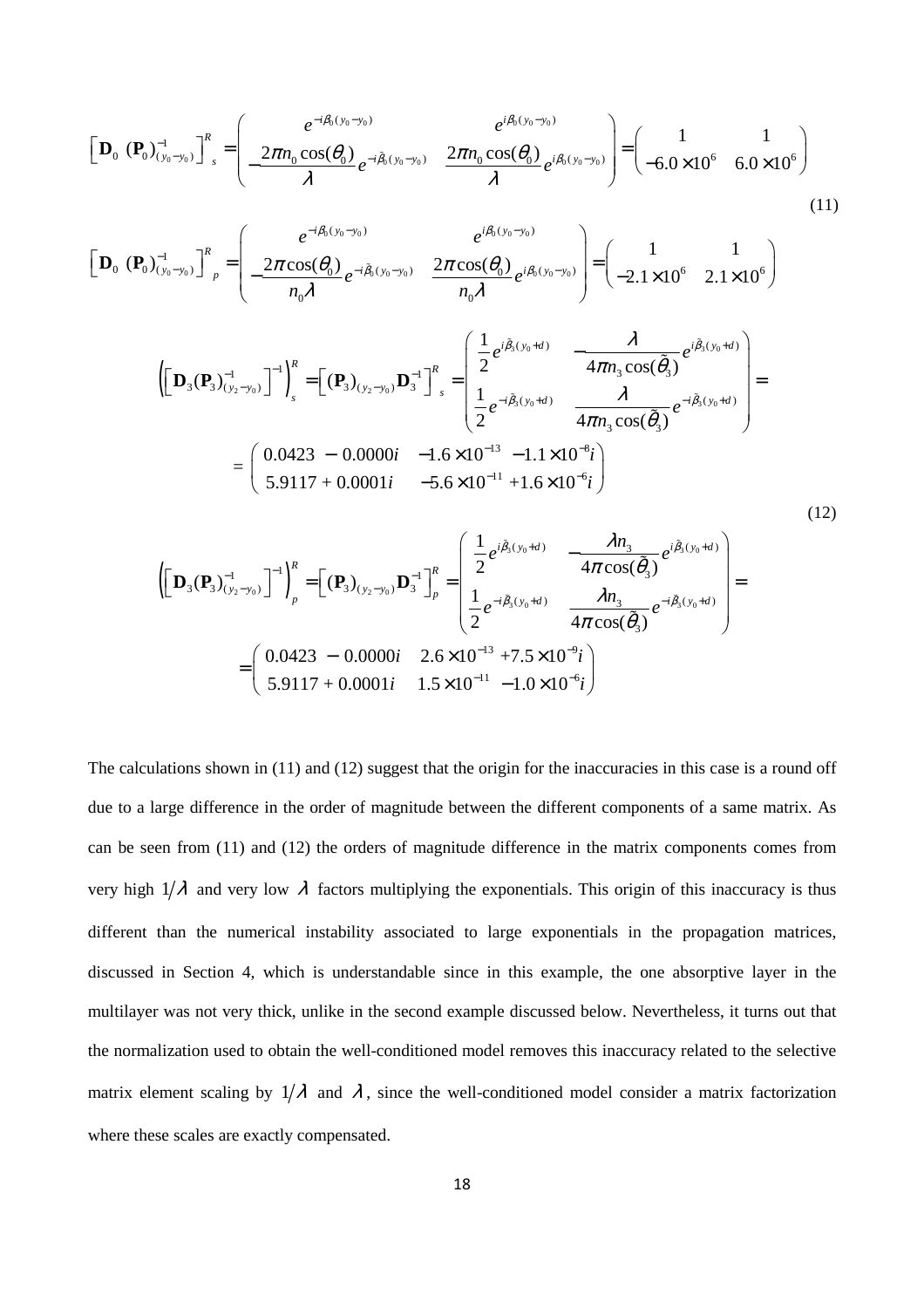The second simulation example demonstrates the numerical instabilities related the large exponentials and their prevention by the well-conditioned model, which is main topic of the paper. Simulation results are shown for a thick absorbing layer with  $\tilde{n}_2 = 1.8 - 0.02i$ ;  $d_2 = 1$  mm (see Fig. 5). It can be seen that the (3)-(4)-(5) model yields  $R + T + A \gg 1$  and  $R \gg 1$ ;  $T \gg 1$ ;  $A \ll 1$ , indicating now even higher inaccuracy (round off) than in the previous case (compare the Fig. 5b with the Fig. 4b). Furthermore, the round off error turns now even to an overflow with an exponential origin due to the a combination of two different exponential effects: scale accumulation through the imaginary part of the refractive index due to a strongly absorbing layer in one hand, and scale accumulation due to an imaginary part in the angle due to TIR on the other. Therefore, the overflow arises just at angles higher than the TIR critical angle  $\theta \ge \theta_{TR} \approx 61^\circ$  (see Fig. 5).

The simulations for both thicknesses with the  $(5)-(9)-(10)$  model give well-conditioned results (Fig. 4a, Fig. 5a) which arises from the fact that this model takes into account the internal symmetries of the system (homogeneity by domain). Therefore, the physical homogeneity of the interaction system, which appears explicitly as internal symmetries in the mathematical structure of the TMM, represents the advantage that it not only simplifies the model analytically, as we showed in the theoretical sections, but also improves its numerical conditioning, as we have illustrated in this section with the practical simulations.

The current paper developed a new general symmetry formalism that improves the numerical accuracy and stability of non-periodic 1-dimensional systems. The new formalism used 1-dimensional translations and dilatations that were possible due to the layer-wise homogenous and isotropic properties of the multilayer system inherently assumed in the transfer matrix method. Although such modifications to the TMM are well known and adopted in practice [12], we believe that the symmetry perspective taken here is fruitful for understanding, handling and comparing different analytical modifications to the TMM formalism. As a final remark, we point out that since symmetry theory and differential geometry are in general powerful tools for understanding and solving also higher-dimensional problems in solid state physics (optics, mechanics, etc), it is interesting to speculate, and to propose as a topic for future work, whether the ideas presented here could be extended also to higher dimensional systems and thus help understand and manage their numerical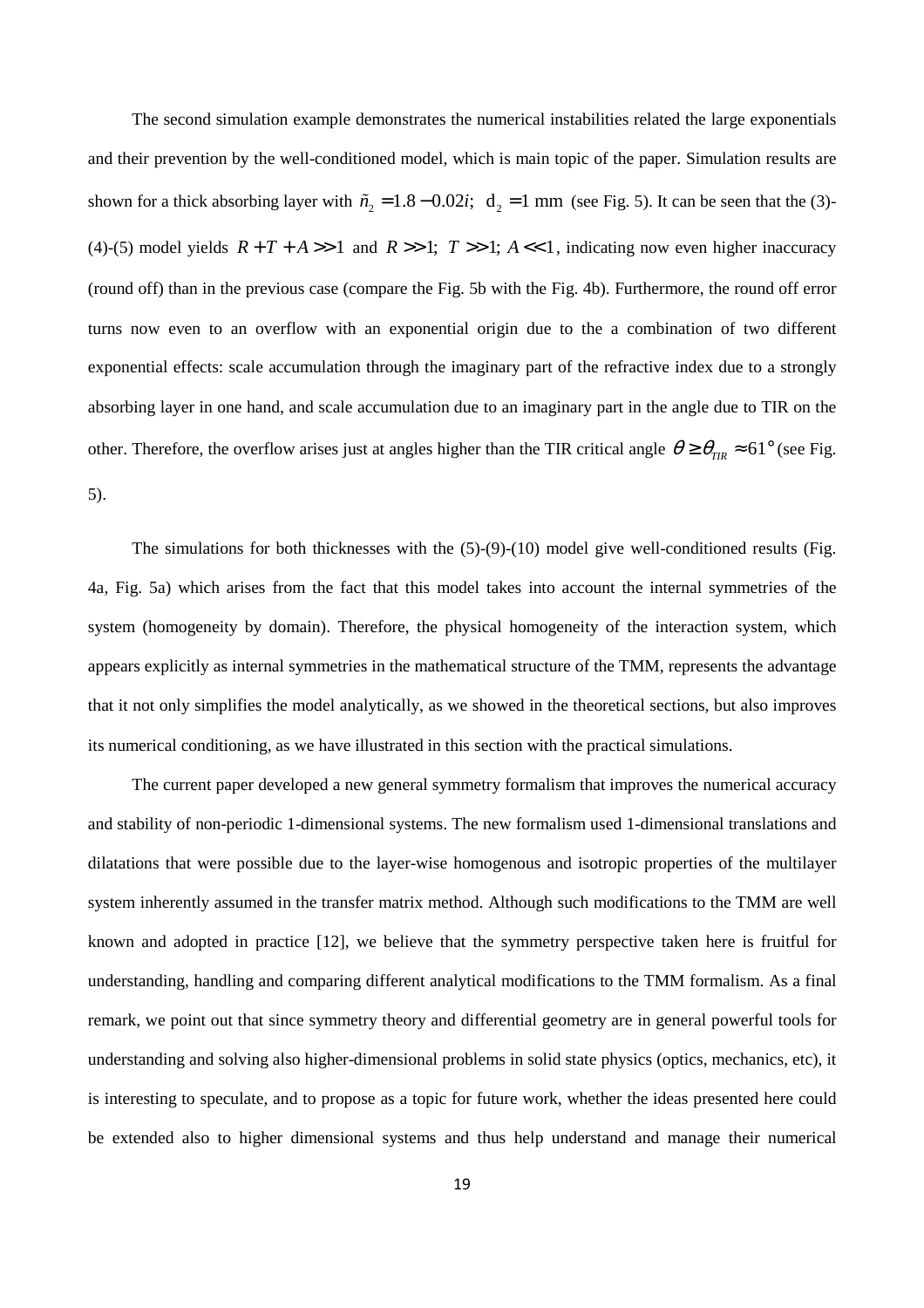instabilities, by introducing adequate 2- and 3-dimensional transformations adapted to the geometries of those systems.

### **7. Conclusions**

In this paper we have analytically and numerically characterized the effect of the translational-dilatational internal symmetries (homogeneity by domain) in the structure of the transfer matrix method (TMM) for a one-dimensional multilayer. These internal symmetries allow using reference system transformations as an efficient tool to simplify the TMM and improve its numerical behaviour. The theoretical development was based on recognizing both: *a)* the internal symmetry of the interaction system arising from the homogeneity by domain, and *b)* transformation of reference system towards an improved TMM mapping. These theoretical conclusions were illustrated by simulations of specific systems showing numerical inaccuracies and instabilities under the conditions of total internal reflection (TIR) and/or high optically thick absorptive layers, due to scale accumulation through the exponential terms of the TMM.

In away, this is a geometrical method as it employs transformations of the reference system in such a way that they are adequately fitted to the internal symmetries of the interaction system. Therefore, we propose the symmetry method as a potentially powerful procedure to analyze and resolve different analytical and numerical problems which could appear in the resolution of optical systems at different conditions.

#### **Acknowledgements**

This work was partially funded by the Nordic Innovation Center project NORDIC DSC (no. 09053) and the CNB-E project of the TKK/Aalto University Multidisciplinary Institute of Digitalisation and Energy MIDE. H.M. thanks the Spanish Ministry of Economy and Competitiveness for funding under grants MAT2011-23593 and Consolider CSD2007-00007 and Junta de Andalucia for funding under grants FQM-3579 and FQM-5247. H.M. also thanks the European Research Council for a Starting Grant (POLIGHT).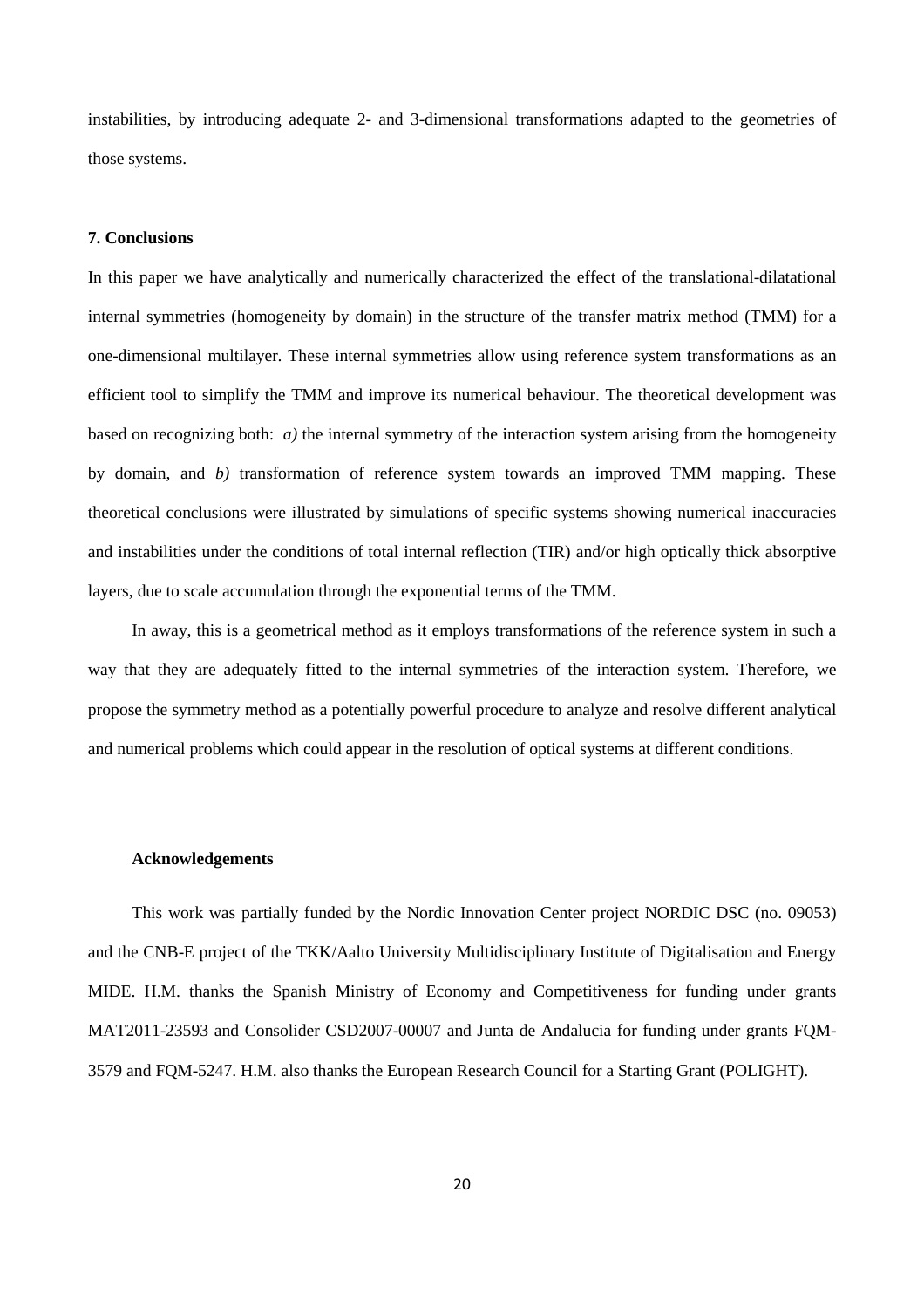#### **References**

- [1] M. G. Moharam, D. A. Pommet, E. B. Grann, and T. K. Gaylord, Stable implementation of the rigorous coupled-wave analysis for surface-relief gratings: enhanced transmittance matrix approach, *J. Opt. Soc. Am. A* **12**,1077-1086 (1995)
- [2] L. Li, Formulation and comparison of two recursive matrix algorithms for modeling layered diffraction gratings, *J. Opt. Soc. Am. A* **13**, 1024-1035 (1996)
- [3] M. Skorobogatiy and J.Yang, *Fundamentals of Photonic Crystal Guiding.* Cambridge: Cambridge University Press, 2009
- [4] R. L. Burden and J. D. Faires, *Numerical Analysis*. Boston: Brooks Cole, 2010, chap. 1
- [5] D. Maystre, S. Enoch, and G. Tayeb, *Scattering Matrix Method applied to photonic crystals*, in *Electromagnetic Theory and Applications for Photonic Crystals,* K. Yasumoto (ed.), Boca Raton FL: Taylor & Francis, 2006, chap. 1, pp. 1-45
- [6] D. Y. K. Ko and J. R. Sambles, Scattering Matrix Method for propagation of radiation in stratified media: attenuated total reflection studies of liquid crystals, *J. Opt. Soc. Am. A* **5**,1863-1866 (1988)
- [7] S. A. Dyakov, V. A. Tolmachev, E. V. Astrova, S. G. Tikhodeev, V. Y. Timoshenko and T. S. Perova, Numerical methods for calculation of optical properties of layered structures, *International Conference on Micro- and Nano-Electronics* 2009, Proc. of SPIE, Vol. 7521, 75210G.
- [8] L. C. Botten, N. A. Nicorovici, R. C. McPhedran, C. Martijn de Sterke and A. A. Asatryan, Photonic band structure calculations using scattering matrices, *Phys. Rev. E* **64**, 046603 (2001)
- [9] B. Gralak, M. de Dood, G. Tayeb, S. Enoch and D. Maystre, Theoretical study of photonic band gaps in woodpile crystals, *Phys. Rev. E* **67**, 066601 (2003)
- [10] B. Gralak, S. Enoch and G. Tayeb, From scattering or impedance matrices to Bloch modes of photonic crystals, *J. Opt. Soc. Am. A* **19**, 1547 (2002)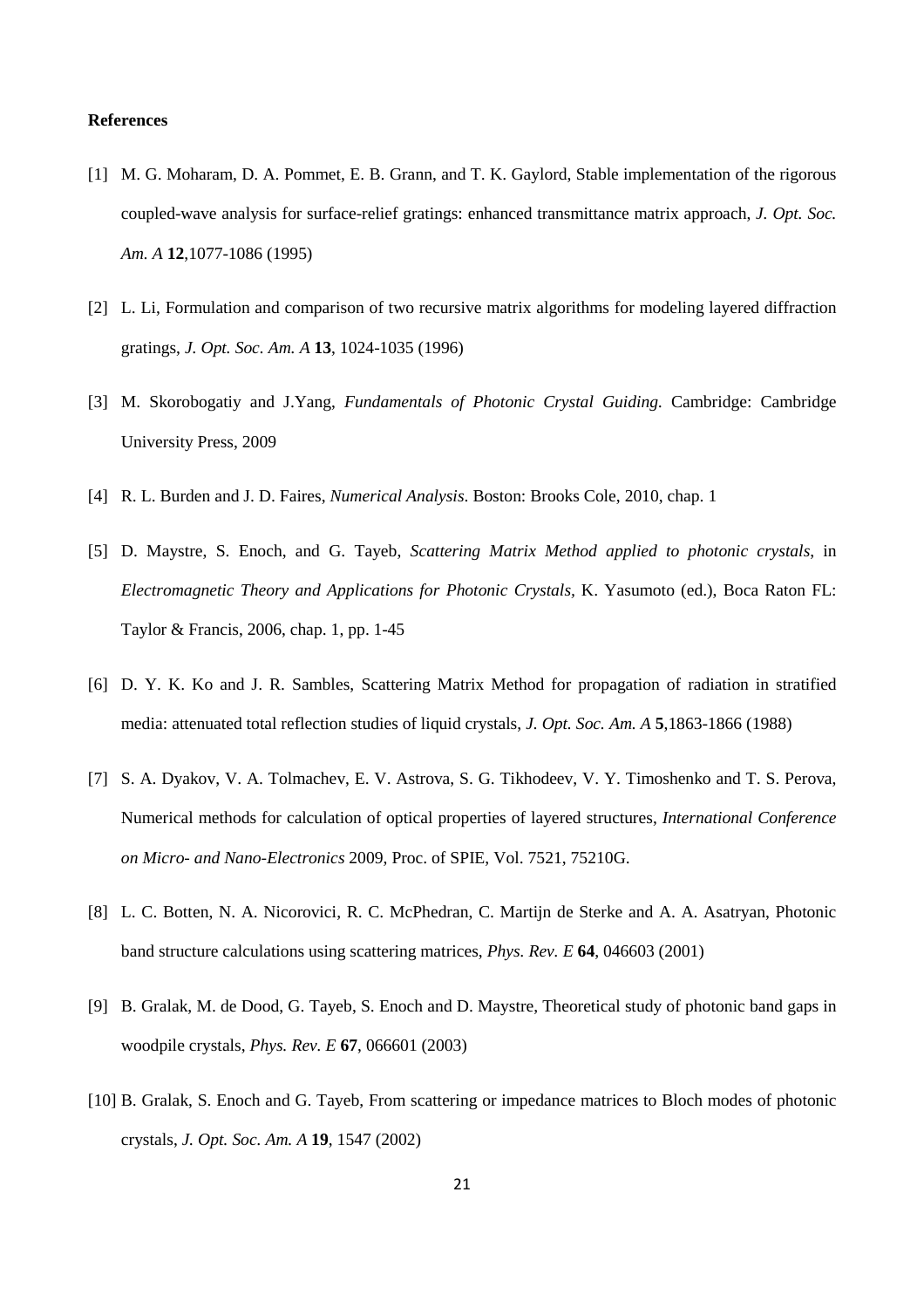- [11] Q. Cao, P. Lalanne and J.-P. Hugonin, Stable and efficient Bloch-mode computational method for onedimensional grating waveguides, *J. Opt. Soc. Am. A* **19**, 335 (2002)
- [12] P. Yeh, *Optical Waves in Layered Media*. Hoboken: Wiley-Interscience, 2005, chaps. 5 and 6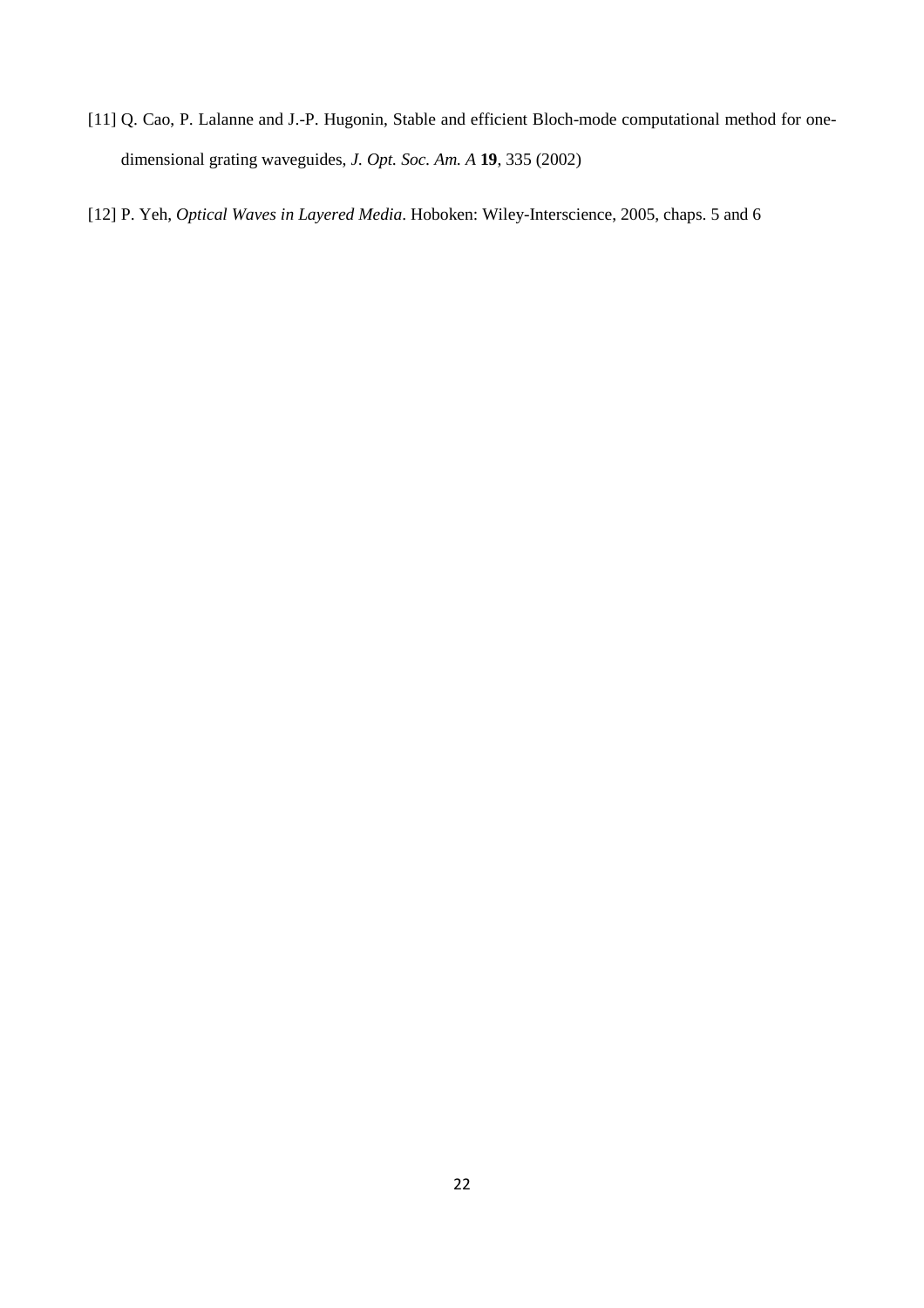#### **Figure Captions**

Figure 1. Structure of the multilayer system with its electromagnetic and geometrical properties, where  $\tilde{\varepsilon}_i$ ,  $\tilde{\mu}_i$ ,  $\tilde{n}_j$  are the complex electric permittivity, complex magnetic permeability and the complex refractive index, respectively, for the layer  $j = 1, ..., n$  or external media  $j = 0, n + 1$ . The thickness of each layer are characterized by  $d_j$  with  $j = 1, ..., n$ , and the interfaces by  $y_j$  with  $j = 0, ..., n$ .

**Figure 2.** Vectorial electromagnetic propagation in one layer or external media *j* from the multilayer system, where  $j = 0, 1, \ldots, n, n + 1$ . The propagation is split in two modes: the transversal electric (TE) or *s*polarization (on the left) and the transversal magnetic (TM) or *p*-polarization (on the right). The propagation of each mode contains both forward and backward directions (this last not marked in the figure); furthermore, each propagation direction contains the multiple reflections generated in the other interfaces of the multilayer.

**Figure 3.** Graphical representation of the multilayer (colored area) showing a transformation of reference system (7) and its mapping between propagation matrices (8) that consider the internal symmetries of the TMM (that is, it considers each domain as homogeneous and isotropic). The dynamical matrices (not showed) that are associated with the interface points, are invariant in these transformations. The initial reference system  $\{y; y_0\}$  corresponds to the solution (3)-(4)-(5), while the final domain-wise reference system  $\{(y; y_0) \cup (y; y_1 - y_0) \cup ... \cup (y; y_n - y_{n-1})\}$  corresponds to the solution (5)-(9)-(10). The reference systems are indicated as follow: the interface points by blue notation, the domains with bold dark italic notation and the origins are marked by hollow circles.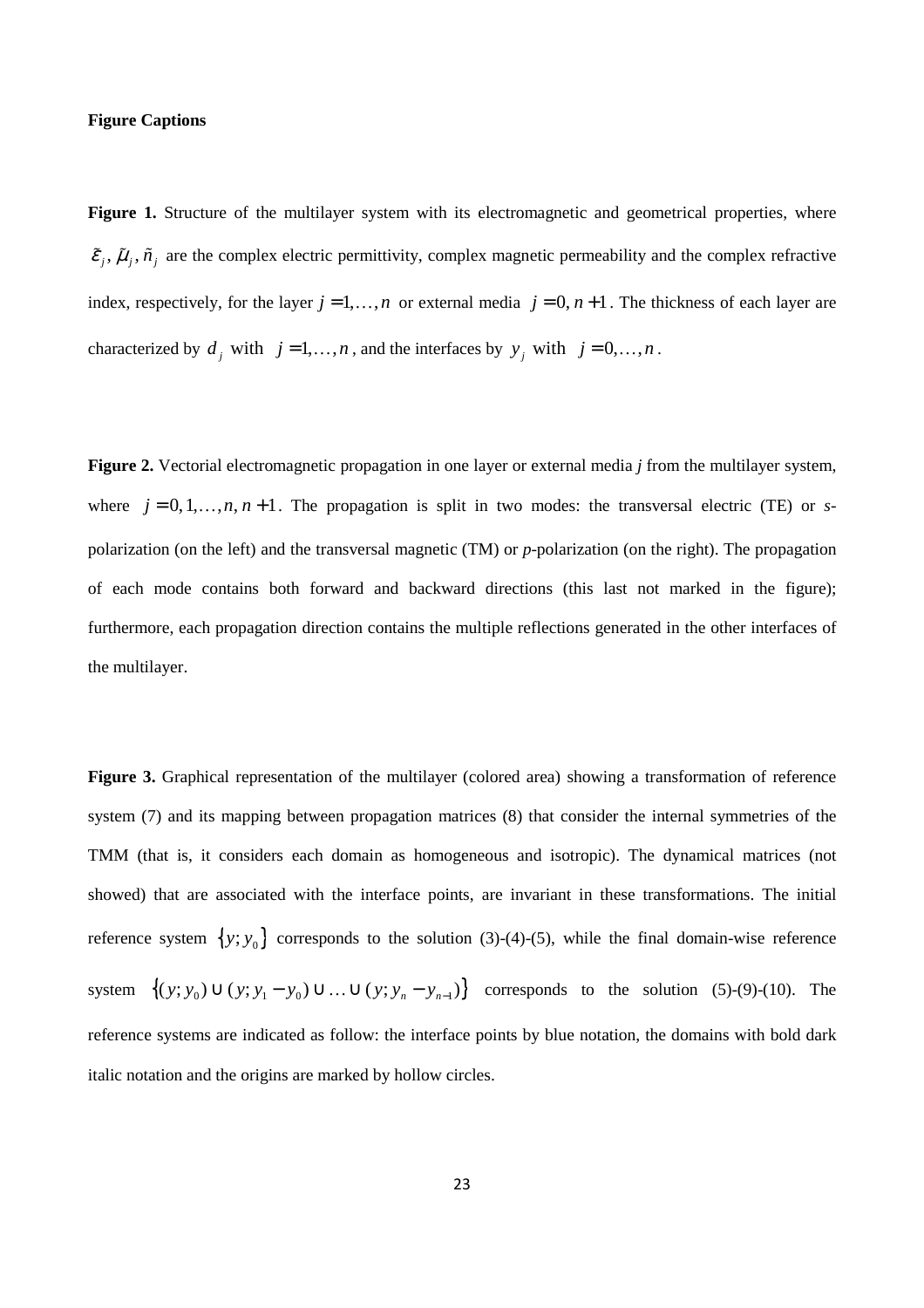Figure 4. Calculation at 600 nm wavelength for total internal reflection (TIR) with a very thin absorptive layer, practically without absorption. The reflectance, transmittance and absorptance are compared between *a)* the improved (well-conditioned) model given by (5)-(9)-(10), and *b)* the conventional (ill-conditioned) model given by (3)-(4)-(5). It can be seen that the ill-conditioned calculation produces the inaccuracies  $R + T + A > 1$  and  $R > 1$ ;  $T > 1$ ;  $A < 1$  due to the TIR at angles higher than 60, while the well-conditioned calculation yields correct results. The behaviour at other visible wavelengths is similar (not shown).

**Figure 5.** Same calculations as in Figure 4, but with thicker absorptive layer. It can be seen that with the illconditioned calculation the numerical inaccuracies are now more pronounced, due to the high thickness. Numerical overflow appears at the critical incident angle and higher  $\theta \ge \theta_{TR} \approx 61^\circ$ , due to contributions from both TIR and strong absorption, while the well-conditioned calculation yields again correct results. Also in this case the behaviour at other visible wavelengths is similar (not shown).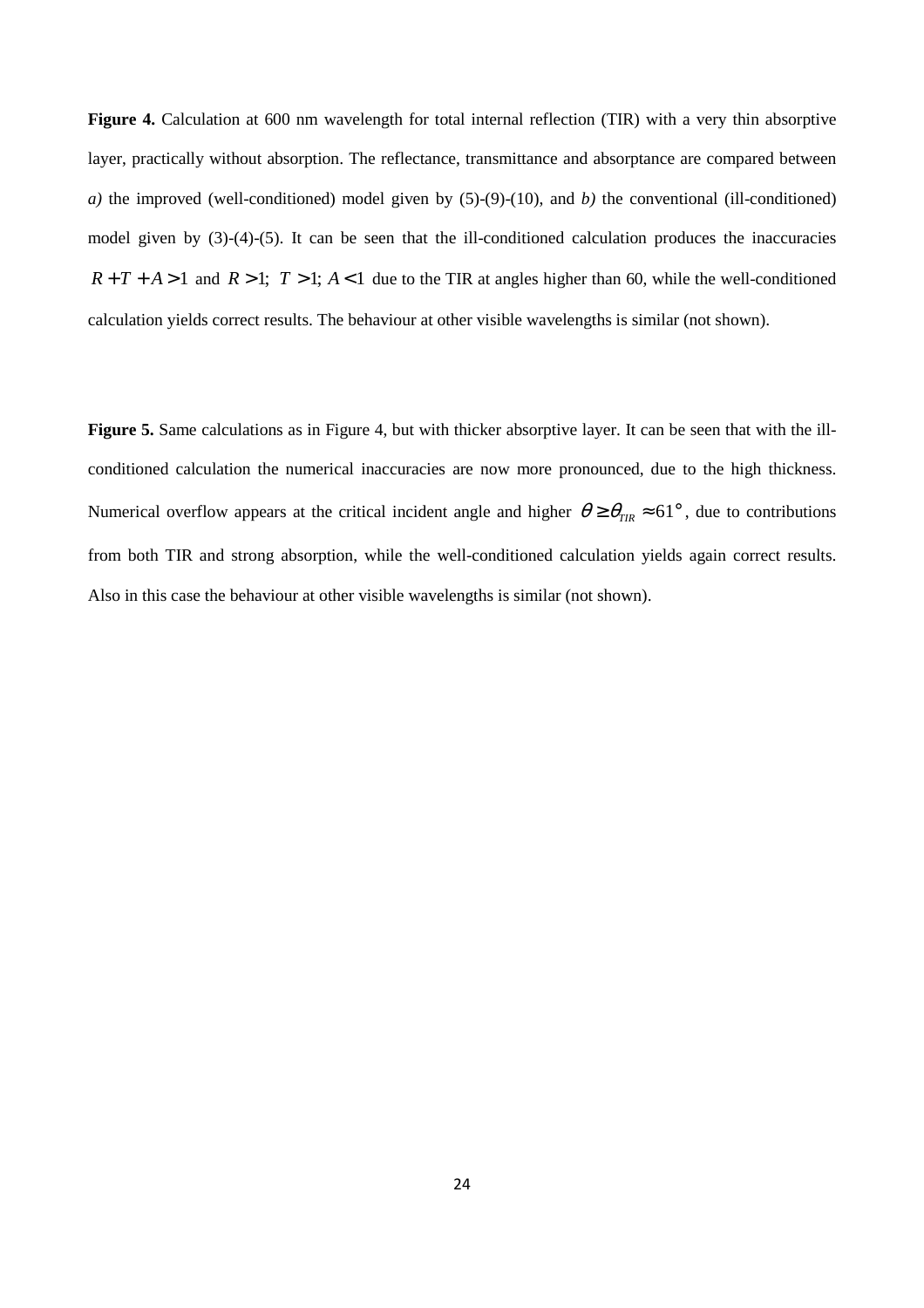

Figure 1. Structure of the multilayer system with its electromagnetic and geometrical properties, where  $\tilde{\varepsilon}_j$ ,  $\tilde{\mu}_j$ ,  $\tilde{n}_j$  are the complex electric permittivity, complex magnetic permeability and the complex refractive index, respectively, for the layer  $j = 1, ..., n$  or external media  $j = 0, n + 1$ . The thickness of each layer are characterized by  $d_j$  with  $j = 1, ..., n$ , and the interfaces by  $y_j$  with  $j = 0, ..., n$ .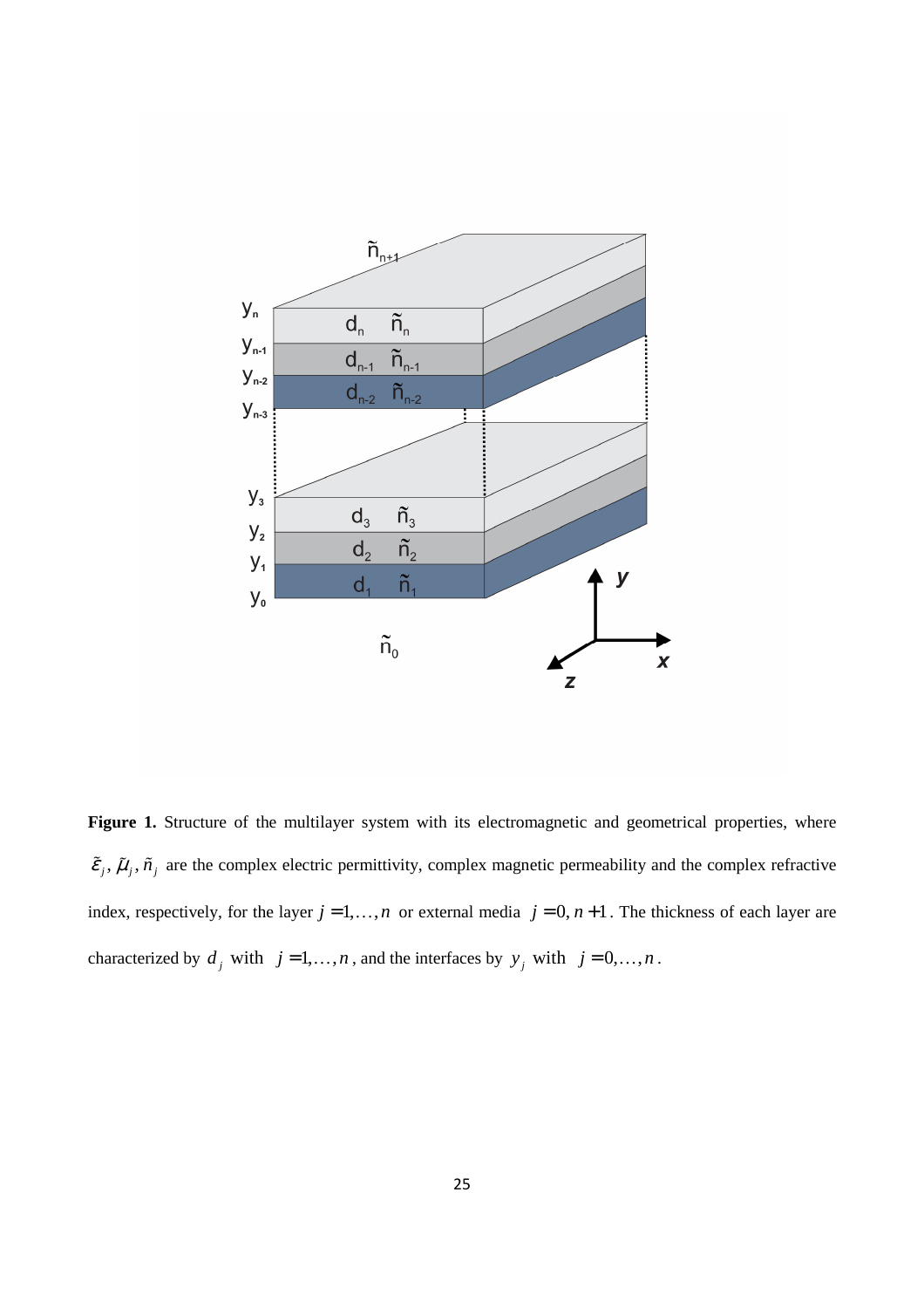

**Figure 2.** Vectorial electromagnetic propagation in one layer or external media *j* from the multilayer system, where  $j = 0, 1, \ldots, n, n + 1$ . The propagation is split in two modes: the transversal electric (TE) or *s*polarization (on the left) and the transversal magnetic (TM) or *p*-polarization (on the right). The propagation of each mode contains both forward and backward directions (this last not marked in the figure); furthermore, each propagation direction contains the multiple reflections generated in the other interfaces of the multilayer.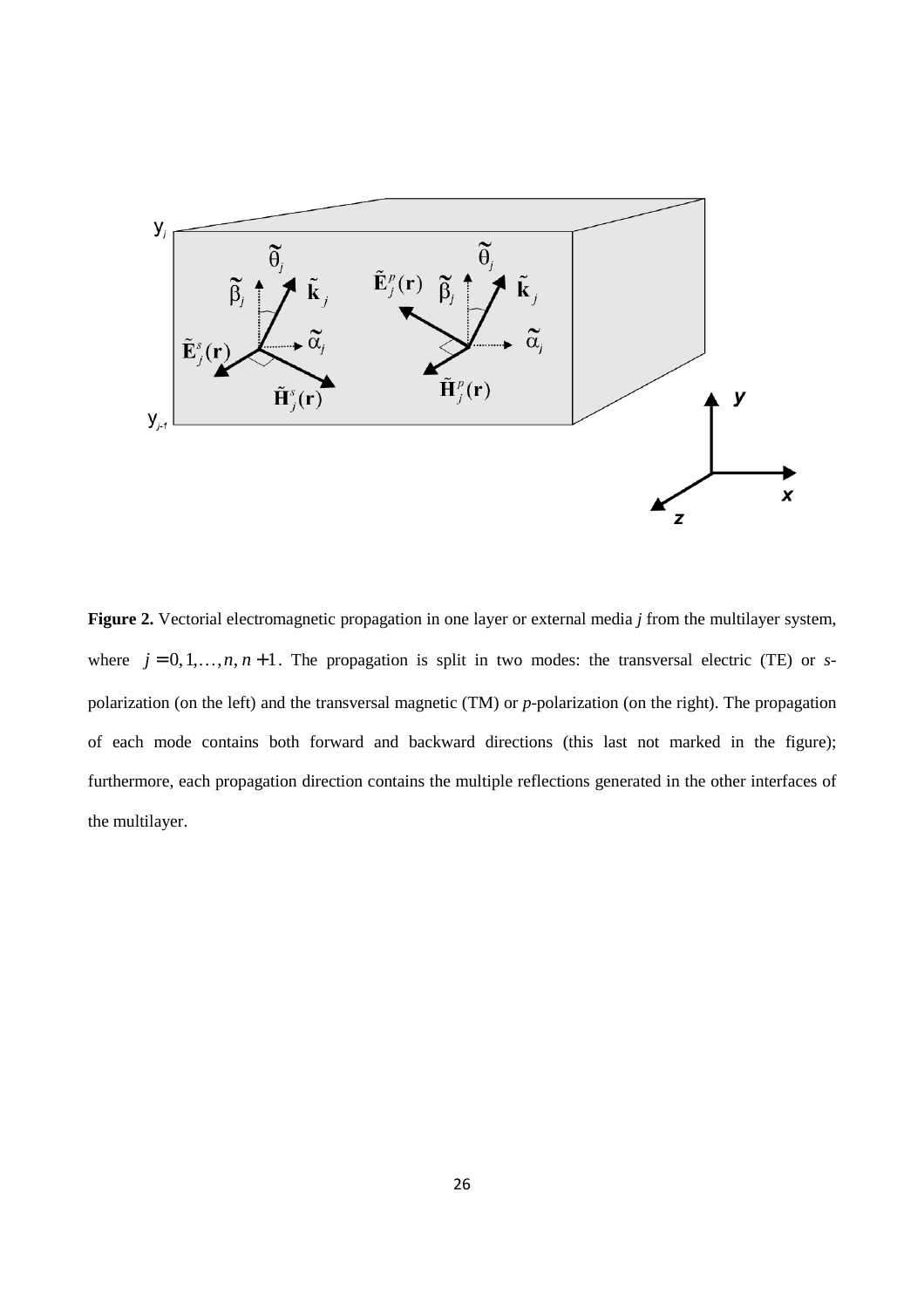

**Figure 3.** Graphical representation of the multilayer (colored area) showing a transformation of reference system (7) and its mapping between propagation matrices (8) that consider the internal symmetries of the TMM (that is, it considers each domain as homogeneous and isotropic). The dynamical matrices (not showed) that are associated with the interface points, are invariant in these transformations. The initial reference system  $\{y; y_0\}$  corresponds to the solution (3)-(4)-(5), while the final domain-wise reference system  $\{(y; y_0) \cup (y; y_1 - y_0) \cup ... \cup (y; y_n - y_{n-1})\}$  corresponds to the solution (5)-(9)-(10). The reference systems are indicated as follow: the interface points by blue notation, the domains with bold dark italic notation and the origins are marked by hollow circles.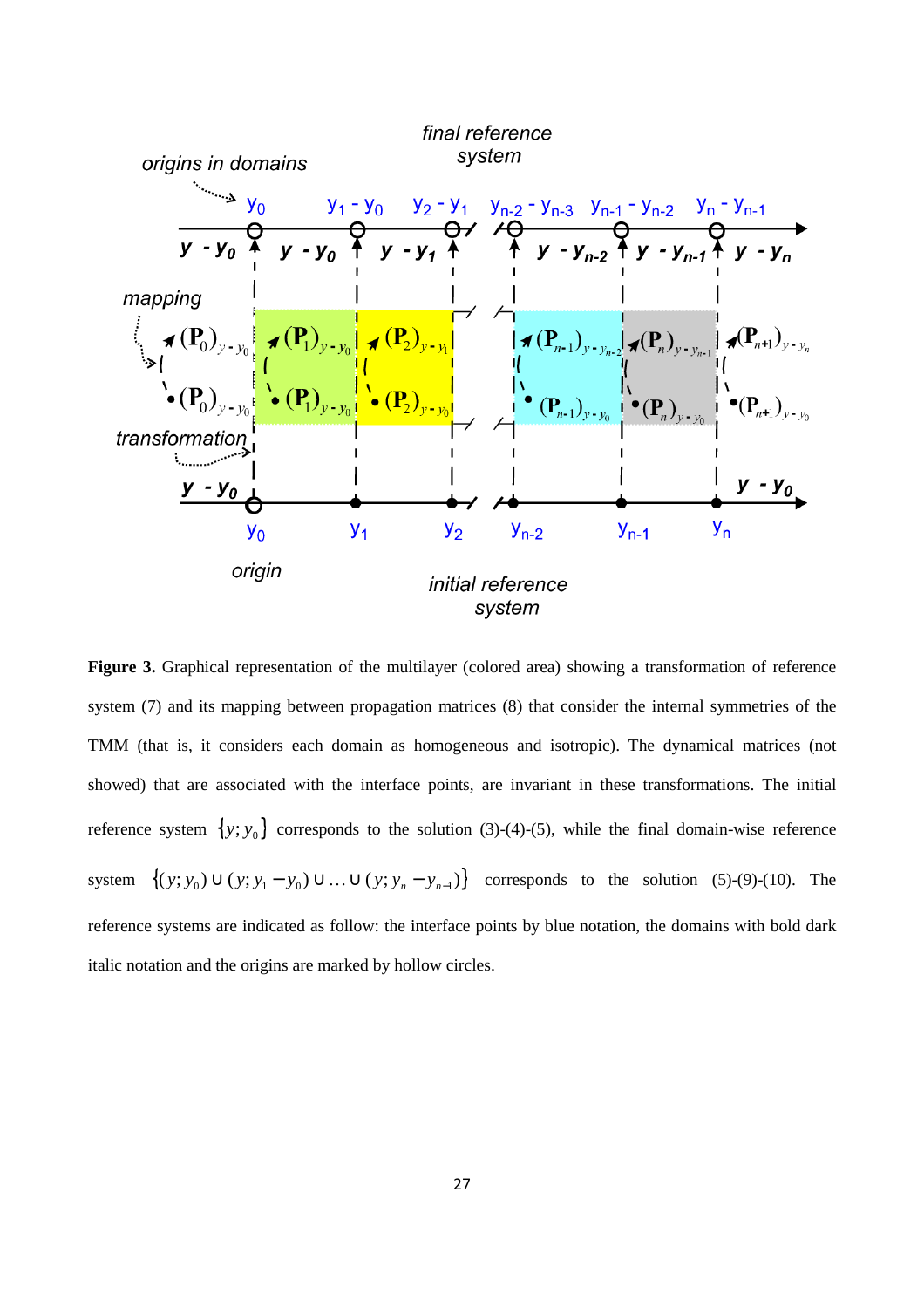

Figure 4. Calculation at 600 nm wavelength for total internal reflection (TIR) with a very thin absorptive layer, practically without absorption. The reflectance, transmittance and absorptance are compared between *a)* the improved (well-conditioned) model given by (5)-(9)-(10), and *b)* the conventional (ill-conditioned) model given by (3)-(4)-(5). It can be seen that the ill-conditioned calculation produces the inaccuracies  $R + T + A > 1$  and  $R > 1$ ;  $T > 1$ ;  $A < 1$  due to the TIR at angles higher than 60, while the well-conditioned calculation yields correct results. The behaviour at other visible wavelengths is similar (not shown).